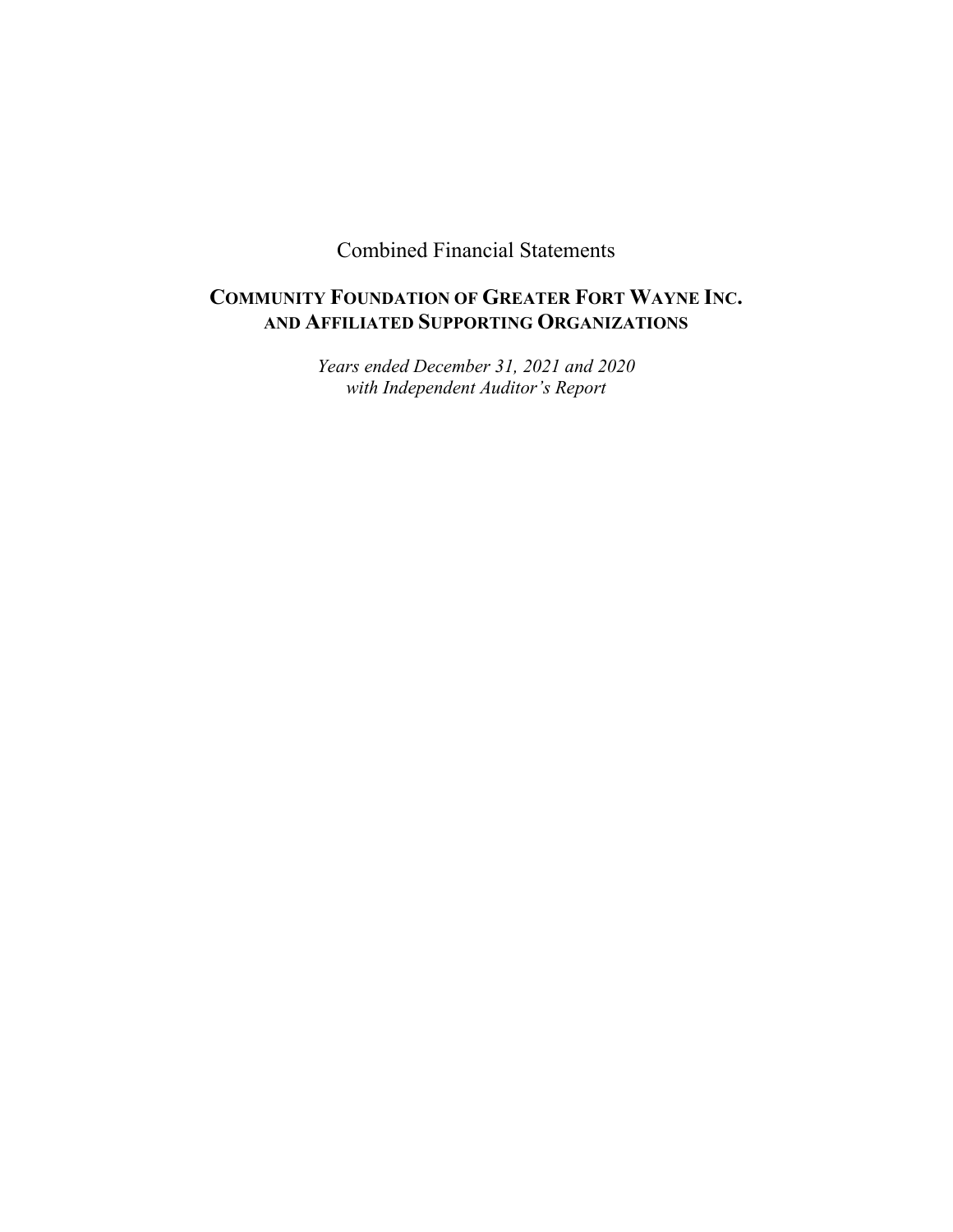Combined Financial Statements

Years ended December 31, 2021 and 2020

# **Contents**

Combined Financial Statements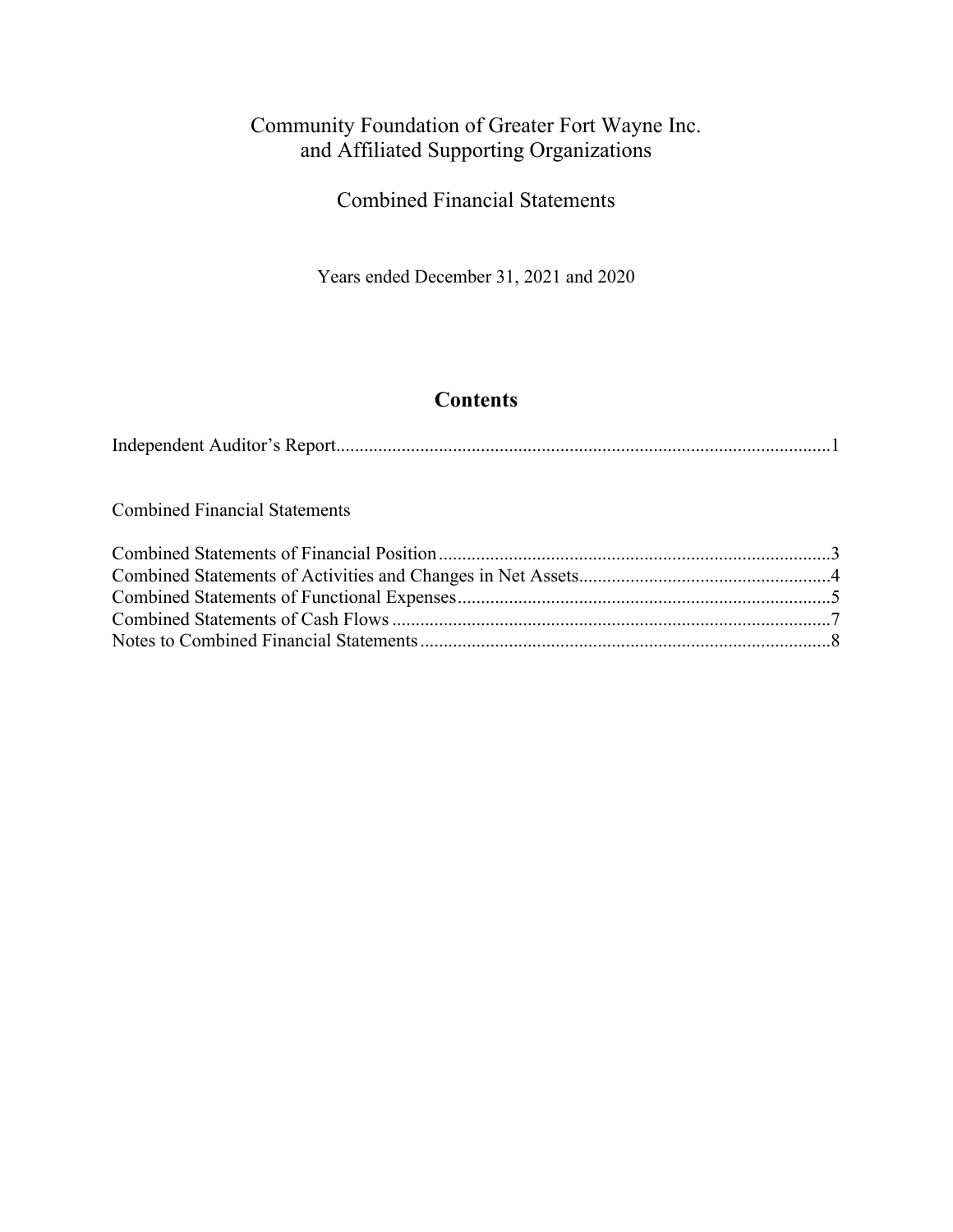

## Independent Auditor's Report

The Board of Directors Community Foundation of Greater Fort Wayne Inc. and Affiliated Supporting Organizations

#### **Opinion**

We have audited the accompanying combined financial statements of Community Foundation of Greater Fort Wayne Inc. and Affiliated Supporting Organizations (a nonprofit organization), which comprise the combined statement of financial position as of December 31, 2021 and 2020, and the related combined statements of activities and changes in net assets, combined functional expenses, and combined cash flows for the years then ended, and the related notes to the financial statements.

In our opinion, the financial statements referred to above present fairly, in all material respects, the financial position of Community Foundation of Greater Fort Wayne Inc. and Affiliated Supporting Organizations as of December 31, 2021 and 2020, and the changes in its net assets and its cash flows for the years then ended in accordance with accounting principles generally accepted in the United States of America.

#### **Basis for Opinion**

We conducted our audits in accordance with auditing standards generally accepted in the United States of America. Our responsibilities under those standards are further described in the Auditor's Responsibilities for the Audit of the Financial Statements section of our report. We are required to be independent of Community Foundation of Greater Fort Wayne Inc. and Affiliated Supporting Organizations and to meet our other ethical responsibilities in accordance with the relevant ethical requirements relating to our audits. We believe that the audit evidence we have obtained is sufficient and appropriate to provide a basis for our audit opinion.

#### **Responsibilities of Management for the Financial Statements**

Management is responsible for the preparation and fair presentation of the financial statements in accordance with accounting principles generally accepted in the United States of America, and for the design, implementation, and maintenance of internal control relevant to the preparation and fair presentation of financial statements that are free from material misstatement, whether due to fraud or error.

In preparing the financial statements, management is required to evaluate whether there are conditions or events, considered in the aggregate, that raise substantial doubt about Community Foundation of Greater Fort Wayne Inc. and Affiliated Supporting Organizations' ability to continue as a going concern within one year after the date that the financial statements are available to be issued.

#### **Auditor's Responsibilities for the Audit of the Financial Statements**

Our objectives are to obtain reasonable assurance about whether the financial statements as a whole are free from material misstatement, whether due to fraud or error, and to issue an auditor's report that includes our opinion. Reasonable assurance is a high level of assurance but is not absolute assurance and therefore is not a guarantee that an audit conducted in accordance with generally accepted auditing standards will always detect a material misstatement when it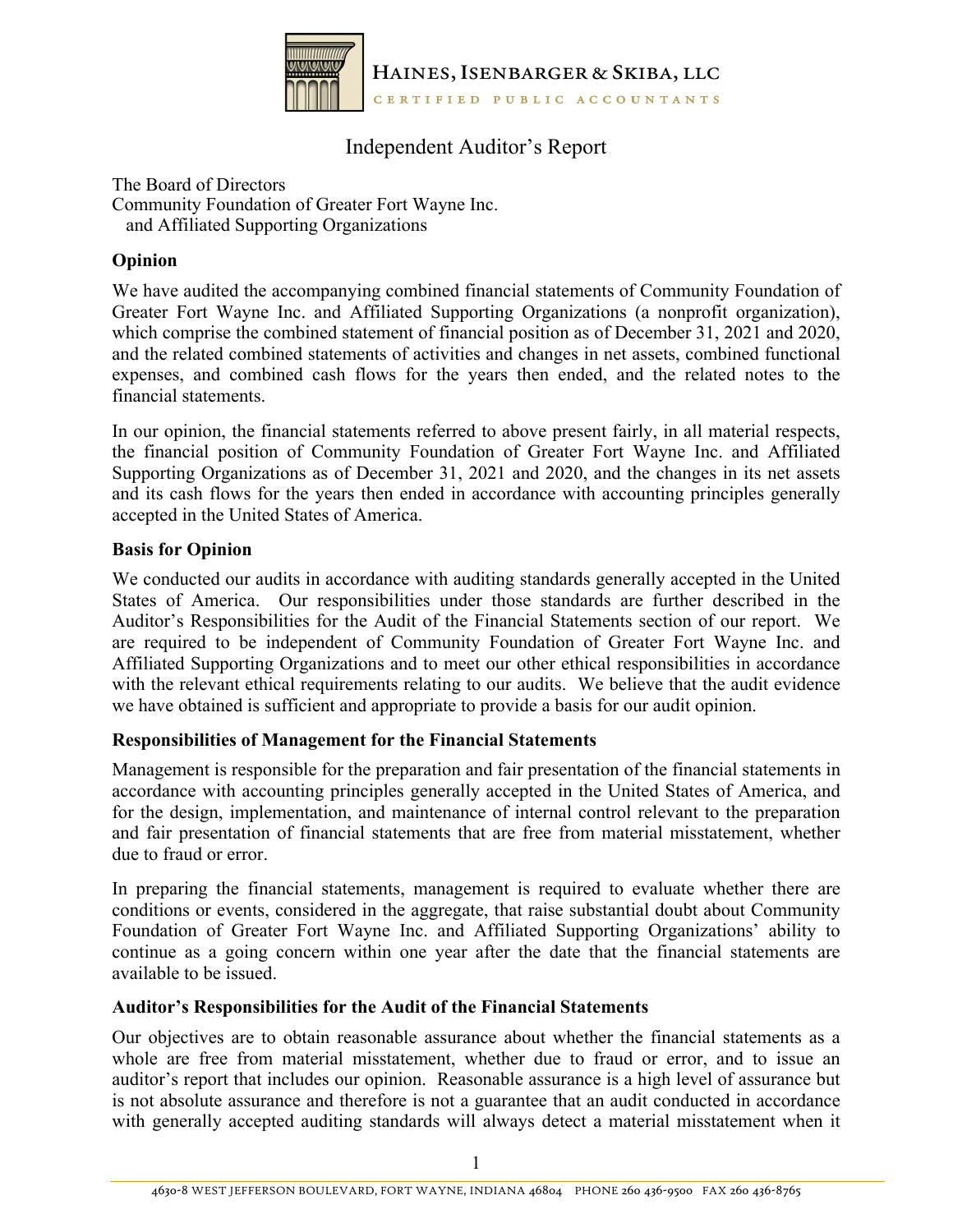exists. The risk of not detecting a material misstatement resulting from fraud is higher than for one resulting from error, as fraud may involve collusion, forgery, intentional omissions, misrepresentations, or the override of internal control. Misstatements, including omissions, are considered material if there is a substantial likelihood that, individually or in the aggregate, they would influence the judgment made by a reasonable user based on the financial statements.

In performing an audit in accordance with generally accepted auditing standards, we:

- Exercise professional judgment and maintain professional skepticism throughout the audit.
- Identify and assess the risks of material misstatement of the financial statements, whether due to fraud or error, and design and perform audit procedures responsive to those risks. Such procedures include examining, on a test basis, evidence regarding the amounts and disclosures in the financial statements.
- Obtain an understanding of internal control relevant to the audit in order to design audit procedures that are appropriate in the circumstances, but not for the purpose of expressing an opinion on the effectiveness of Community Foundation of Greater Fort Wayne Inc. and Affiliated Supporting Organizations' internal control. Accordingly, no such opinion is expressed.
- Evaluate the appropriateness of accounting policies used and the reasonableness of significant accounting estimates made by management, as well as evaluate the overall presentation of the financial statements.
- Conclude whether, in our judgment, there are conditions or events, considered in the aggregate, that raise substantial doubt about Community Foundation of Greater Fort Wayne Inc. and Affiliated Supporting Organizations' ability to continue as a going concern for a reasonable period of time.

We are required to communicate with those charged with governance regarding, among other matters, the planned scope and timing of the audit, significant audit findings, and certain internal control related matters that we identified during the audit.

Haines, Muntargu é Skiba, LLC

Fort Wayne, Indiana March 29, 2022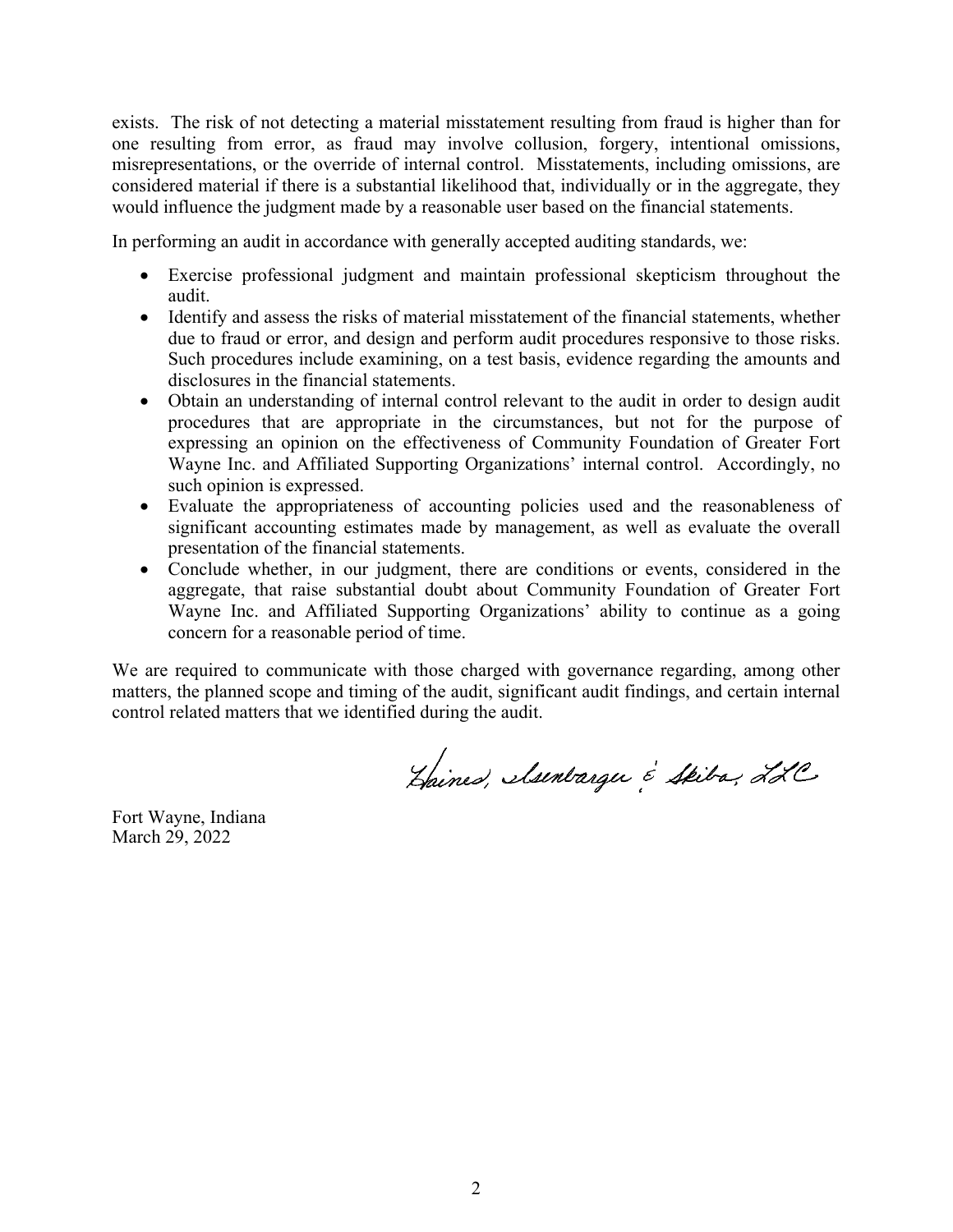### Combined Statements of Financial Position

|                                                       | December 31                |                            |  |
|-------------------------------------------------------|----------------------------|----------------------------|--|
|                                                       | 2021                       | 2020                       |  |
| <b>Assets</b>                                         |                            |                            |  |
| Current assets:                                       |                            |                            |  |
| Cash and cash equivalents                             | S<br>1,509,472             | 1,398,553<br>S.            |  |
| Investments, at fair value                            | 209,400,478                | 172,995,193                |  |
| Contributions receivable                              | 3,449,030                  | 88,080                     |  |
| Other current assets                                  | 29,549                     | 27,244                     |  |
| Total current assets                                  | 214,388,529                | 174,509,070                |  |
| Land, building, and equipment:                        |                            |                            |  |
| Land                                                  | 280,000                    | 280,000                    |  |
| Building                                              | 1,827,113                  | 1,827,113                  |  |
| Equipment                                             | 319,026                    | 295,805                    |  |
|                                                       | 2,426,139                  | 2,402,918                  |  |
| Less accumulated depreciation                         | 858,157                    | 796,173                    |  |
|                                                       | 1,567,982                  | 1,606,745                  |  |
| Other assets:                                         |                            |                            |  |
| Cash value of life insurance policies                 | 1,355,222                  | 1,253,573                  |  |
| Beneficial interest in trusts                         | 3,840,067                  | 3,900,832                  |  |
| Program related investments, net                      | 829,259                    | 2,055,507                  |  |
| Long-term contributions receivable                    | 62,600                     | 25,360                     |  |
| Real estate and other assets                          | 130,754                    | 130,754                    |  |
| Total assets                                          | 6,217,902<br>\$222,174,413 | 7,366,026<br>\$183,481,841 |  |
|                                                       |                            |                            |  |
| <b>Liabilities and net assets</b>                     |                            |                            |  |
| Current liabilities:                                  |                            |                            |  |
| Current portion of grants and scholarships payable    | \$<br>302,800              | \$<br>363,649              |  |
| Current portion of annuities payable                  | 105,006                    | 108,286                    |  |
| Accounts payable and accrued expenses                 | 101,113                    | 65,983                     |  |
| Funds held for agencies                               | 10,370,110                 | 8,532,922                  |  |
| Total current liabilities                             | 10,879,029                 | 9,070,840                  |  |
| Grants and scholarships payable, less current portion | 236,972                    | 217,373                    |  |
| Annuities payable, less current portion               | 681,413                    | 727,196                    |  |
| Total liabilities                                     | 11,797,414                 | 10,015,409                 |  |
| Net assets:                                           |                            |                            |  |
| Without donor restrictions:                           |                            |                            |  |
| Designated for donor-advised grants                   | 87,141,469                 | 73,112,639                 |  |
| Designated for discretionary grants                   | 62,712,587                 | 54,686,321                 |  |
| Designated for other grants                           | 48,996,530                 | 37,613,304                 |  |
| Undesignated-available for operations                 |                            |                            |  |
| and capital expenditures                              | 7,686,346                  | 4,153,336                  |  |
| Total without donor restrictions                      | 206,536,932                | 169,565,600                |  |
| With donor restrictions-perpetual trusts              | 3,840,067                  | 3,900,832                  |  |
| Total net assets                                      | 210,376,999                | 173,466,432                |  |
| Total liabilities and net assets                      | \$222,174,413              | \$183,481,841              |  |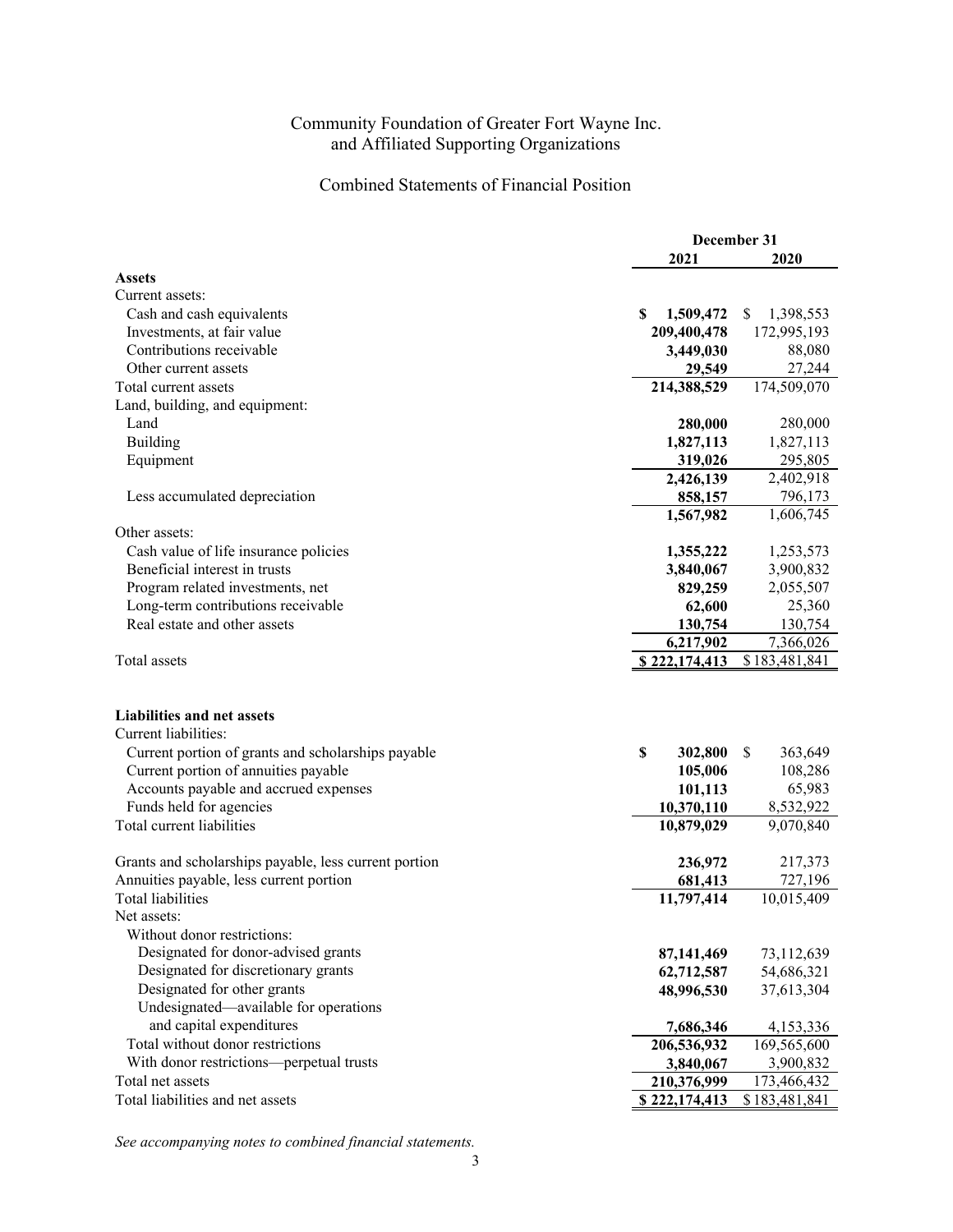#### Combined Statements of Activities and Changes in Net Assets

|                                                                       | <b>Year ended December 31</b> |                          |                   |                             |                          |                  |  |
|-----------------------------------------------------------------------|-------------------------------|--------------------------|-------------------|-----------------------------|--------------------------|------------------|--|
|                                                                       |                               | 2021                     |                   |                             |                          |                  |  |
|                                                                       | <b>Without Donor</b>          | <b>With Donor</b>        |                   | <b>Without Donor</b>        | <b>With Donor</b>        |                  |  |
|                                                                       | <b>Restrictions</b>           | <b>Restrictions</b>      | <b>Total</b>      | <b>Restrictions</b>         | <b>Restrictions</b>      | <b>Total</b>     |  |
| Support, revenues, and gains (losses)                                 |                               |                          |                   |                             |                          |                  |  |
| Contributions                                                         | 15,996,333<br>S               | \$<br>S                  | 15,996,333        | \$<br>9,808,355 \$          |                          | \$<br>9,808,355  |  |
| Less contributions received for agency funds                          | 130,955                       |                          | 130,955           | 89,005                      |                          | 89,005           |  |
| Less interfund contributions                                          | 936,888                       |                          | 936,888           | 1,352,776                   | $\blacksquare$           | 1,352,776        |  |
| Net contributions                                                     | 14,928,490                    | $\blacksquare$           | 14,928,490        | 8,366,574                   | $\blacksquare$           | 8,366,574        |  |
| Net investment return<br>Gain (loss) on beneficial interest in trusts | 31,741,612                    | $\overline{\phantom{a}}$ | 31,741,612        | 14,235,271                  |                          | 14,235,271       |  |
| and change in value of other items, net                               | 34,096                        | (60, 765)                | (26,669)          | (39, 819)                   | 658,384                  | 618,565          |  |
| Other                                                                 | (19, 247)                     |                          | (19, 247)         | (217,082)                   |                          | (217,082)        |  |
| Total support, revenues, and gains (losses)                           | 46,684,951                    | (60, 765)                | 46,624,186        | 22,344,944                  | 658,384                  | 23,003,328       |  |
| <b>Expenses</b>                                                       |                               |                          |                   |                             |                          |                  |  |
| Grants and scholarships awarded                                       | 9,029,043                     |                          | 9,029,043         | 9,228,823                   |                          | 9,228,823        |  |
| Less grants made from agency funds                                    | 152,193                       |                          | 152,193           | 224,581                     |                          | 224,581          |  |
| Less interfund grants and scholarships                                | 936,888                       |                          | 936,888           | 1,352,776                   |                          | 1,352,776        |  |
| Net grants and scholarships awarded                                   | 7,939,962                     |                          | 7,939,962         | 7,651,466                   | $\sim$                   | 7,651,466        |  |
| Program services expense:                                             |                               |                          |                   |                             |                          |                  |  |
| Grantmaking                                                           | 128,058                       |                          | 128,058           | 163,444                     |                          | 163,444          |  |
| Manage charitable funds                                               | 51,407                        |                          | 51,407            | 40,397                      |                          | 40,397           |  |
| Community leadership                                                  | 340,601                       |                          | 340,601           | 208,977                     |                          | 208,977          |  |
| Total program services expenses                                       | 520,066                       |                          | 520,066           | 412,818                     |                          | 412,818          |  |
| Supporting services expense:                                          |                               |                          |                   |                             |                          |                  |  |
| Development and communications                                        | 368,211                       |                          | 368,211           | 282,502                     |                          | 282,502          |  |
| Finance and administration                                            | 885,380                       |                          | 885,380           | 788,040                     |                          | 788,040          |  |
| Total supporting services expenses                                    | 1,253,591                     | $\overline{\phantom{a}}$ | 1,253,591         | 1,070,542                   | $\blacksquare$           | 1,070,542        |  |
| Total expenses                                                        | 9,713,619                     | $\blacksquare$           | 9,713,619         | 9,134,826                   | $\overline{\phantom{a}}$ | 9,134,826        |  |
| Increase (decrease) in net assets                                     | 36,971,332                    | (60, 765)                | 36,910,567        | 13,210,118                  | 658,384                  | 13,868,502       |  |
| Net assets at beginning of year                                       | 169,565,600                   | 3,900,832                | 173,466,432       | 156,355,482                 | 3,242,448                | 159,597,930      |  |
| Net assets at end of year                                             | \$206,536,932                 | S.<br>3,840,067          | 210,376,999<br>\$ | $\mathbb{S}$<br>169,565,600 | 3,900,832                | S<br>173,466,432 |  |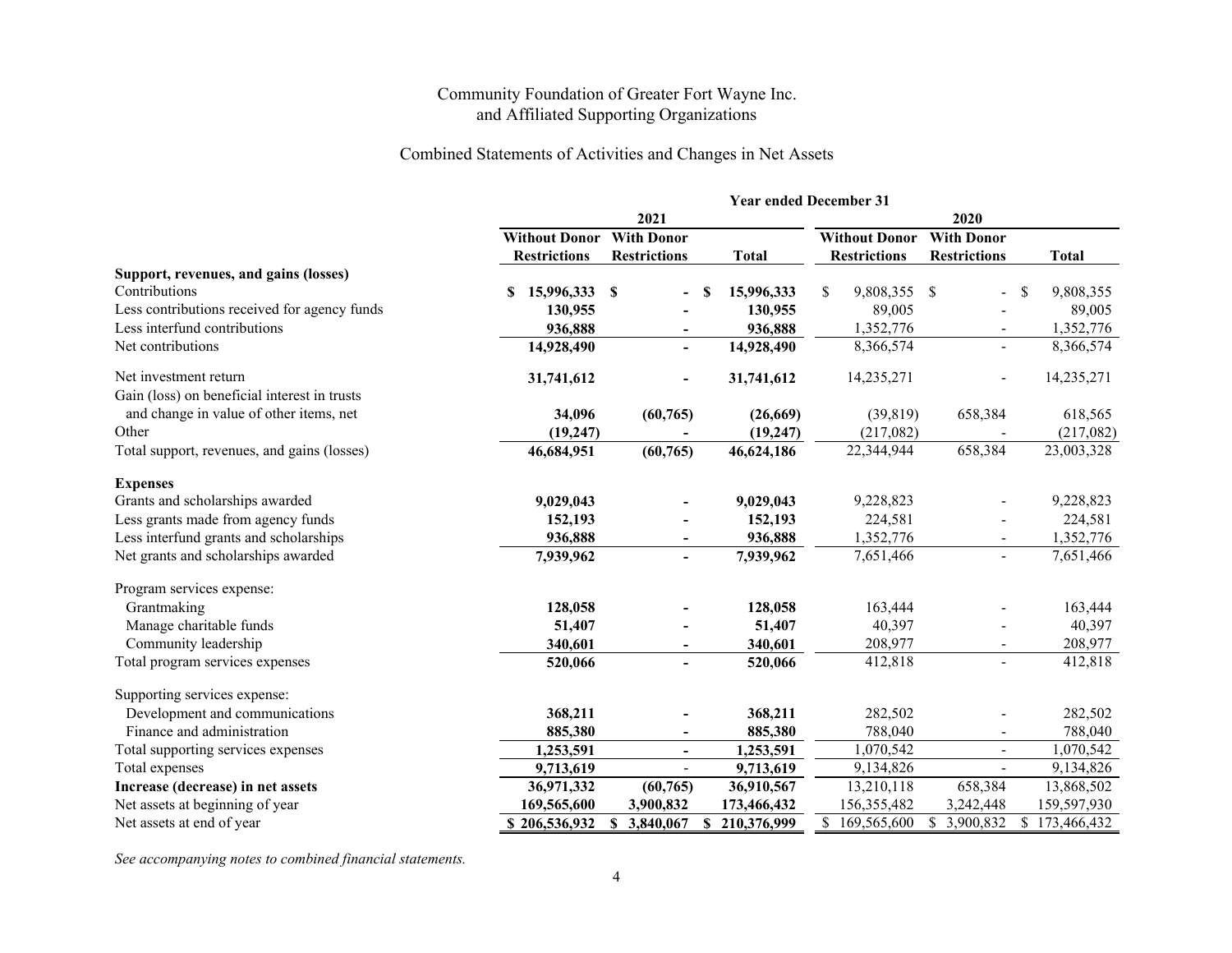Combined Statement of Functional Expenses

Year ended December 31, 2021

|                                        |                          | <b>Program Expenses</b> |                                      |                         |              | <b>Supporting Services</b>           |                                         |                          |                                 |
|----------------------------------------|--------------------------|-------------------------|--------------------------------------|-------------------------|--------------|--------------------------------------|-----------------------------------------|--------------------------|---------------------------------|
|                                        | <b>Grants</b><br>Awarded | Grantmaking             | Manage<br>Charitable<br><b>Funds</b> | Community<br>Leadership | <b>Total</b> | Development<br>and<br>Communications | <b>Finance</b><br>and<br>Administration | <b>Total</b>             | <b>Total</b><br><b>Expenses</b> |
|                                        |                          |                         |                                      |                         |              |                                      |                                         |                          |                                 |
| Grants and scholarships awarded:       |                          |                         |                                      |                         |              |                                      |                                         |                          |                                 |
| Arts and culture                       | 787,752<br>\$            | \$                      | <b>S</b>                             | <b>S</b>                | $-$ \$       | S                                    | S                                       | S                        | 787,752<br>S                    |
| Community development                  | 1,291,488                |                         |                                      |                         |              |                                      |                                         |                          | 1,291,488                       |
| Education                              | 2,124,536                |                         |                                      |                         |              |                                      |                                         |                          | 2,124,536                       |
| Health and human services              | 3,827,768                |                         |                                      |                         |              |                                      |                                         |                          | 3,827,768                       |
| Other charitable purpose               | 997,499                  |                         |                                      |                         |              |                                      |                                         |                          | 997,499                         |
|                                        | 9,029,043                |                         |                                      |                         |              |                                      |                                         | $\sim$                   | 9,029,043                       |
| Less grants made from agency funds     | 152,193                  |                         |                                      |                         |              |                                      |                                         |                          | 152,193                         |
| Less interfund grants and scholarships | 936,888                  |                         | $\overline{\phantom{a}}$             | -                       |              | $\overline{\phantom{a}}$             | $\blacksquare$                          | $\overline{\phantom{a}}$ | 936,888                         |
| Net grants and scholarships awarded    | 7,939,962                |                         |                                      |                         |              |                                      |                                         | $\overline{\phantom{0}}$ | 7,939,962                       |
| Salaries and benefits                  | $\blacksquare$           | 102,964                 | 41,333                               | 194,734                 | 339,031      | 247,131                              | 662,047                                 | 909,178                  | 1,248,209                       |
| Accounting and legal fees              |                          | 3,021                   | 1,213                                | 5,713                   | 9,947        | 7,250                                | 19,423                                  | 26,673                   | 36,620                          |
| Training, conferences, and travel      |                          | 4,556                   | 1,829                                | 8,617                   | 15,002       | 10,935                               | 29,294                                  | 40,229                   | 55,231                          |
| Community engagement                   |                          |                         |                                      | 98,408                  | 98,408       |                                      |                                         |                          | 98,408                          |
| Printing and publications, including   |                          |                         |                                      |                         |              |                                      |                                         |                          |                                 |
| marketing and fundraising              |                          |                         |                                      |                         |              | 60,851                               |                                         | 60,851                   | 60,851                          |
| Office supplies                        |                          | 132                     | 53                                   | 249                     | 434          | 316                                  | 848                                     | 1,164                    | 1,598                           |
| Postage                                |                          | 349                     | 140                                  | 659                     | 1,148        | 837                                  | 2,241                                   | 3,078                    | 4,226                           |
| Occupancy                              |                          | 5,681                   | 2,280                                | 10,744                  | 18,705       | 13,635                               | 36,526                                  | 50,161                   | 68,866                          |
| Telephone                              |                          | 426                     | 171                                  | 807                     | 1,404        | 1,024                                | 2,742                                   | 3,766                    | 5,170                           |
| Depreciation expense                   |                          |                         |                                      |                         |              |                                      | 61,985                                  | 61,985                   | 61,985                          |
| Office equipment and maintenance       |                          | 8,113                   | 3,257                                | 15,345                  | 26,715       | 19,474                               | 52,169                                  | 71,643                   | 98,358                          |
| Insurance—other                        |                          | 1,353                   | 543                                  | 2,558                   | 4,454        | 3,246                                | 8,696                                   | 11,942                   | 16,396                          |
| Dues and subscriptions                 |                          | 597                     | 240                                  | 1,129                   | 1,966        | 1,433                                | 3,840                                   | 5,273                    | 7,239                           |
| Other expenses                         |                          | 866                     | 348                                  | 1,638                   | 2,852        | 2,079                                | 5,569                                   | 7,648                    | 10.500                          |
| Total expenses                         | \$7,939,962              | $\mathbf S$<br>128,058  | 51,407<br>S                          | 340,601<br>S            | 520,066<br>S | 368,211 \$<br>S                      | 885,380                                 | \$1,253,591              | \$9,713,619                     |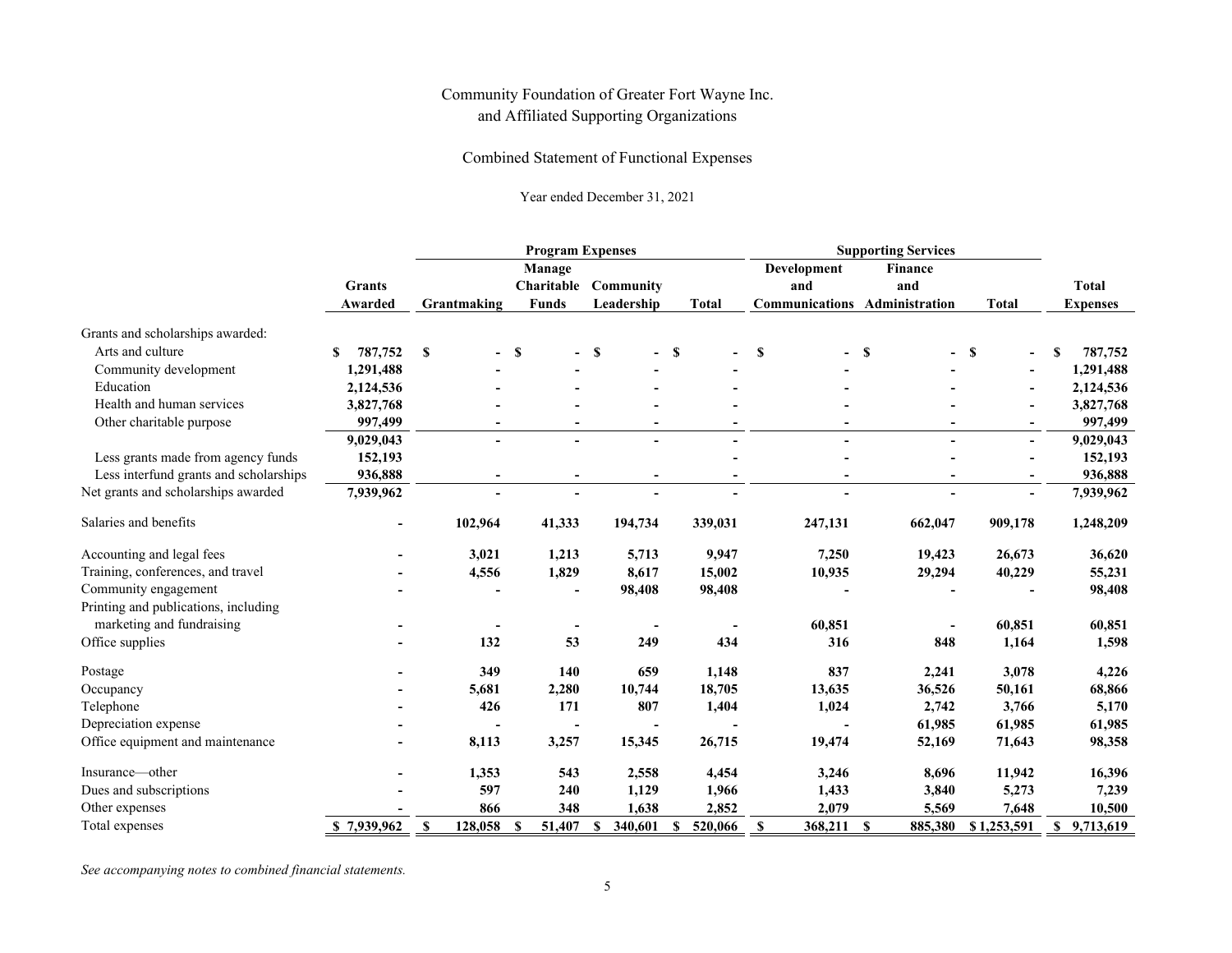#### Combined Statement of Functional Expenses

#### Year ended December 31, 2020

|                                        |                          | <b>Program Expenses</b>  |                                      |                          |                          | <b>Supporting Services</b>                                 |                          |                |                                 |
|----------------------------------------|--------------------------|--------------------------|--------------------------------------|--------------------------|--------------------------|------------------------------------------------------------|--------------------------|----------------|---------------------------------|
|                                        | Grants<br>Awarded        | Grantmaking              | Manage<br>Charitable<br><b>Funds</b> | Community<br>Leadership  | <b>Total</b>             | Development<br>and<br><b>Communications Administration</b> | <b>Finance</b><br>and    | <b>Total</b>   | <b>Total</b><br><b>Expenses</b> |
|                                        |                          |                          |                                      |                          |                          |                                                            |                          |                |                                 |
| Grants and scholarships awarded:       |                          |                          |                                      |                          |                          |                                                            |                          |                |                                 |
| Arts and culture                       | \$1,004,613              | \$                       | -\$                                  | \$<br>$-$ \$             |                          | $\mathcal{S}$                                              | -S                       | -\$            | \$<br>1,004,613                 |
| Community development                  | 1,069,809                |                          |                                      |                          |                          |                                                            |                          |                | 1,069,809                       |
| Education                              | 1,502,165                |                          |                                      |                          |                          |                                                            |                          |                | 1,502,165                       |
| Health and human services              | 4,860,009                |                          |                                      |                          |                          |                                                            |                          |                | 4,860,009                       |
| Other charitable purpose               | 792,227                  |                          |                                      |                          |                          |                                                            |                          | $\blacksquare$ | 792,227                         |
|                                        | 9,228,823                |                          |                                      |                          |                          | $\overline{a}$                                             |                          | $\mathbf{r}$   | 9,228,823                       |
| Less grants made from agency funds     | 224,581                  |                          |                                      |                          |                          |                                                            |                          | $\blacksquare$ | 224,581                         |
| Less interfund grants and scholarships | 1,352,776                | $\overline{\phantom{a}}$ | $\overline{\phantom{a}}$             | $\overline{\phantom{a}}$ | $\overline{\phantom{a}}$ | $\overline{\phantom{a}}$                                   | $\overline{\phantom{a}}$ | $\blacksquare$ | 1,352,776                       |
| Net grants and scholarships awarded    | 7,651,466                |                          | $\overline{\phantom{a}}$             |                          |                          | $\overline{a}$                                             |                          | $\blacksquare$ | 7,651,466                       |
| Salaries and benefits                  | $\overline{\phantom{a}}$ | 128,564                  | 31,776                               | 163,864                  | 324,204                  | 189,283                                                    | 574,045                  | 763,328        | 1,087,532                       |
| Accounting and legal fees              |                          | 4,176                    | 1,032                                | 5,323                    | 10,531                   | 6,148                                                      | 18,646                   | 24,794         | 35,325                          |
| Training, conferences, and travel      |                          | 5,756                    | 1,423                                | 7,336                    | 14,515                   | 8,474                                                      | 25,700                   | 34,174         | 48,689                          |
| Community engagement                   |                          |                          |                                      | 656                      | 656                      |                                                            |                          |                | 656                             |
| Printing and publications, including   |                          |                          |                                      |                          |                          |                                                            |                          |                |                                 |
| marketing and fundraising              |                          |                          |                                      |                          |                          | 41,866                                                     |                          | 41,866         | 41,866                          |
| Office supplies                        |                          | 182                      | 45                                   | 232                      | 459                      | 269                                                        | 814                      | 1,083          | 1,542                           |
| Postage                                |                          | 612                      | 151                                  | 780                      | 1,543                    | 901                                                        | 2,732                    | 3,633          | 5,176                           |
| Occupancy                              |                          | 8,475                    | 2,095                                | 10,802                   | 21,372                   | 12,477                                                     | 37,840                   | 50,317         | 71,689                          |
| Telephone                              |                          | 1,082                    | 268                                  | 1,380                    | 2,730                    | 1,594                                                      | 4,833                    | 6,427          | 9,157                           |
| Depreciation expense                   |                          |                          |                                      |                          |                          |                                                            | 58,256                   | 58,256         | 58,256                          |
| Office equipment and maintenance       |                          | 10,258                   | 2,535                                | 13,075                   | 25,868                   | 15,103                                                     | 45,805                   | 60,908         | 86,776                          |
| Insurance—other                        |                          | 2,696                    | 666                                  | 3,435                    | 6,797                    | 3,969                                                      | 12,036                   | 16,005         | 22,802                          |
| Dues and subscriptions                 |                          | 493                      | 122                                  | 628                      | 1,243                    | 725                                                        | 2,198                    | 2,923          | 4,166                           |
| Other expenses                         |                          | 1,150                    | 284                                  | 1,466                    | 2,900                    | 1,693                                                      | 5,135                    | 6,828          | 9,728                           |
| Total expenses                         | \$7,651,466              | \$<br>163,444            | 40,397<br>\$                         | \$<br>208,977            | 412,818<br>\$            | 282,502 \$<br>\$                                           | 788,040                  | \$1,070,542    | \$9,134,826                     |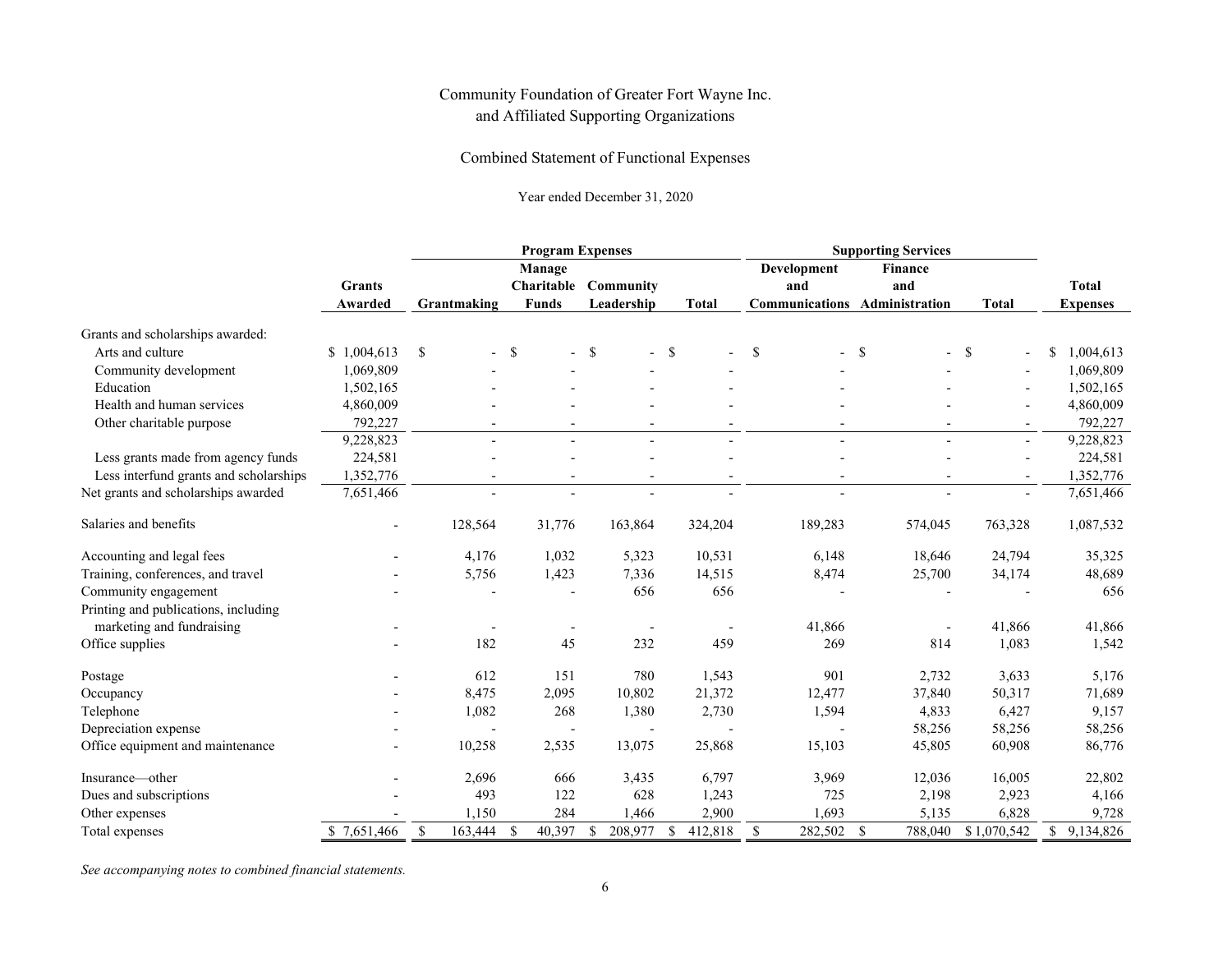Combined Statements of Cash Flows

|                                                     | <b>Year ended December 31</b> |                           |  |  |
|-----------------------------------------------------|-------------------------------|---------------------------|--|--|
|                                                     | 2021                          | 2020                      |  |  |
| <b>Operating activities</b>                         |                               |                           |  |  |
| Increase in net assets                              | 36,910,567<br>\$              | \$13,868,502              |  |  |
| Adjustments to reconcile increase in net assets to  |                               |                           |  |  |
| net cash provided by operating activities:          |                               |                           |  |  |
| Realized and unrealized gain on investments         | (26,849,460)                  | (11,512,451)              |  |  |
| Noncash gifts received                              | (3,382,740)                   | (1,603,733)               |  |  |
| Depreciation expense                                | 61,985                        | 58,256                    |  |  |
| Accretion of present value discount                 |                               |                           |  |  |
| on program related investments                      | (25, 244)                     | (25, 244)                 |  |  |
| (Gain) loss on beneficial interest in trusts        |                               |                           |  |  |
| and change in value of other items, net             | (40, 884)                     | 78,312                    |  |  |
| Changes in operating assets and liabilities:        |                               |                           |  |  |
| Contributions receivable                            | (3,398,190)                   | 42,040                    |  |  |
| Other current assets                                | (2,305)                       | (11, 176)                 |  |  |
| Program related investments                         | 1,251,492                     | (583, 129)                |  |  |
| Grants and scholarships payable                     | (41,250)                      | (27, 728)                 |  |  |
| Annuities payable                                   | (49,063)                      | (41, 142)                 |  |  |
| Accounts payable and accrued expenses               | 35,130                        | 18,923                    |  |  |
| Funds held for agencies                             | 1,837,188                     | 661,602                   |  |  |
| Net cash provided by operating activities           | 6,307,226                     | 923,032                   |  |  |
| <b>Investing activities</b>                         |                               |                           |  |  |
| Proceeds from sale and maturities of investments    | 13,061,208                    | 13,302,414                |  |  |
| Purchases of investments                            | (19, 234, 293)                | (13,015,275)              |  |  |
| Acquisitions of equipment                           | (23, 222)                     | (16,292)                  |  |  |
| Net cash provided by (used in) investing activities | (6, 196, 307)                 | 270,847                   |  |  |
| Increase in cash and cash equivalents               | 110,919                       | 1,193,879                 |  |  |
| Cash and cash equivalents at beginning of year      | 1,398,553                     | 204,674                   |  |  |
| Cash and cash equivalents at end of year            | \$<br>1,509,472               | $\mathbb{S}$<br>1,398,553 |  |  |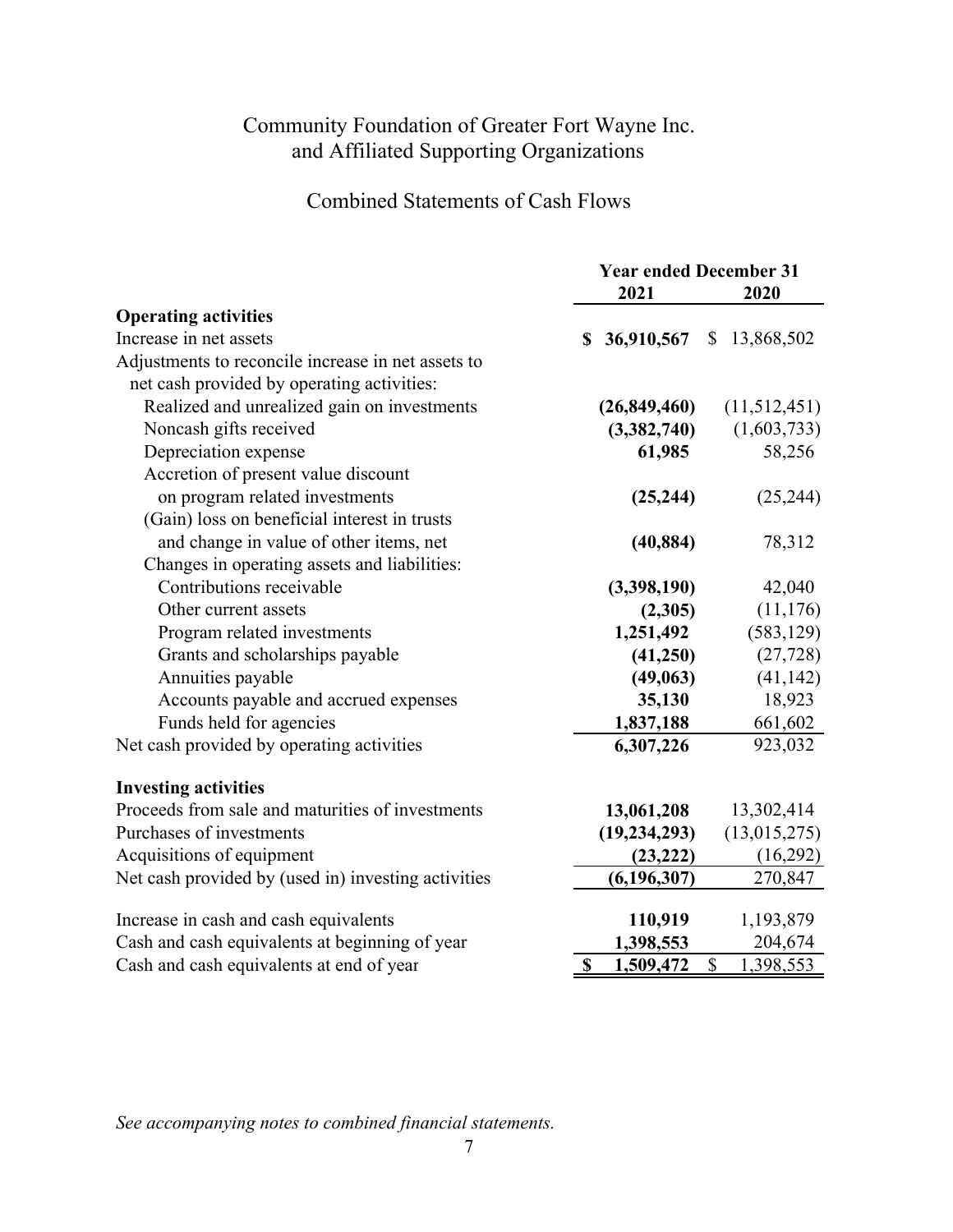Notes to Combined Financial Statements

December 31, 2021

### **1. Organization and Summary of Significant Accounting Policies**

### **Organization**

The mission of the Community Foundation of Greater Fort Wayne Inc. and Affiliated Supporting Organizations (collectively, the Foundation) is:

*"to serve as a community leader to improve the quality of life by building permanent endowments, promoting effective grantmaking, fostering philanthropy, stimulating community dialogue, and helping donors achieve their charitable goals."* 

The Community Foundation of Greater Fort Wayne Inc. operates as an administrator of funds set up exclusively for religious, charitable, scientific, testing for public safety, literary and educational purposes, and for the prevention of cruelty to children and animals, primarily in Allen County, Indiana, unless otherwise designated by a donor.

The Community Foundation of Greater Fort Wayne Inc. is exempt from income tax under Section  $501(c)(3)$  of the Internal Revenue Code and qualifies for the charitable contribution deduction. The Community Foundation of Greater Fort Wayne Inc. has been classified as an organization that is not a private foundation under Section 509(a) of the Internal Revenue Code.

### **Basis of Presentation**

The accompanying combined financial statements have been prepared on the accrual basis of accounting.

### **Principles of Combination**

The combined financial statements include the Community Foundation of Greater Fort Wayne Inc. and its Affiliated Supporting Organizations, the Fort Wayne Central Improvement Foundation, Inc., Community Partnerships, Inc., and Summit Initiatives Foundation, Inc. All significant interorganization transactions and balances have been eliminated in combination.

### *Fort Wayne Central Improvement Foundation, Inc.*

The Fort Wayne Central Improvement Foundation, Inc. (FWCIF), a supporting organization, was reorganized in 1995. It was reorganized to receive and manage real estate donations for the future benefit of the Community Foundation of Greater Fort Wayne Inc. The Community Foundation of Greater Fort Wayne Inc. has the authority to appoint a majority of members to the FWCIF Board of Directors. FWCIF had net assets at December 31, 2021 and 2020 of \$1,498,130 and \$1,543,807, respectively.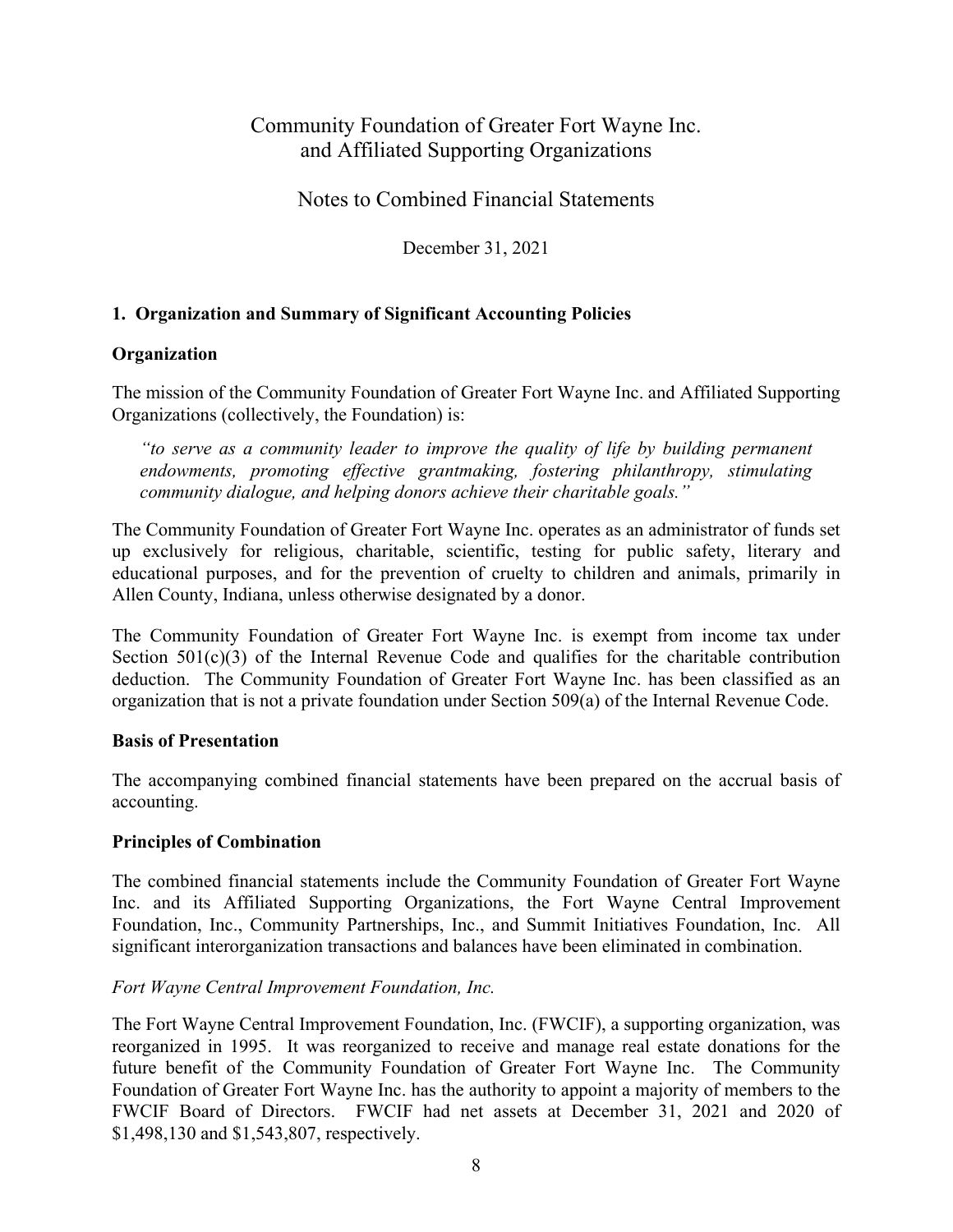### Notes to Combined Financial Statements (continued)

#### **1. Organization and Summary of Significant Accounting Policies (continued)**

#### **Principles of Combination (continued)**

#### *Community Partnerships, Inc.*

In 1995, Community Partnerships, Inc. (CPI), a supporting organization, was incorporated for the purposes of supporting charitable community projects, which bring together a variety of funding partners. The Community Foundation of Greater Fort Wayne Inc. has the authority to appoint a majority of members of the CPI Board of Directors. CPI had net assets at December 31, 2021 and 2020 of \$532.

#### *Summit Initiatives Foundation, Inc.*

In 2011, Summit Initiatives Foundation, Inc. (SIF), a supporting organization, was incorporated to support charitable economic development efforts in the greater Fort Wayne area. The Community Foundation of Greater Fort Wayne Inc. has the authority to appoint a majority of members of the SIF Board of Directors. SIF had net assets consisting of cash at December 31, 2021 and 2020 of \$1,043.

The aforementioned affiliated supporting organizations were established as supporting organizations to the Community Foundation of Greater Fort Wayne Inc. as described in Section 509(a)(3) of the Internal Revenue Code.

The Community Foundation of Greater Fort Wayne Inc. and its Affiliated Supporting Organizations are exempt from income taxes under Section  $501(c)(3)$  and Section  $509(a)(3)$ , respectively, of the Internal Revenue Code and similar provisions of state law. However, the Community Foundation of Greater Fort Wayne Inc. and its Affiliated Supporting Organizations are subject to federal income tax on any unrelated business taxable income. The Community Foundation of Greater Fort Wayne Inc. and its Affiliated Supporting Organizations provide liabilities for uncertain income tax positions when a liability is probable and estimable. Management believes that it has appropriate support for any tax positions it has taken or expects to take and as such, does not have any uncertain tax positions that should be recognized, measured or disclosed in the combined financial statements. Management believes the Community Foundation of Greater Fort Wayne Inc. and its Affiliated Supporting Organizations are no longer subject to examination by tax authorities for years before December 31, 2018.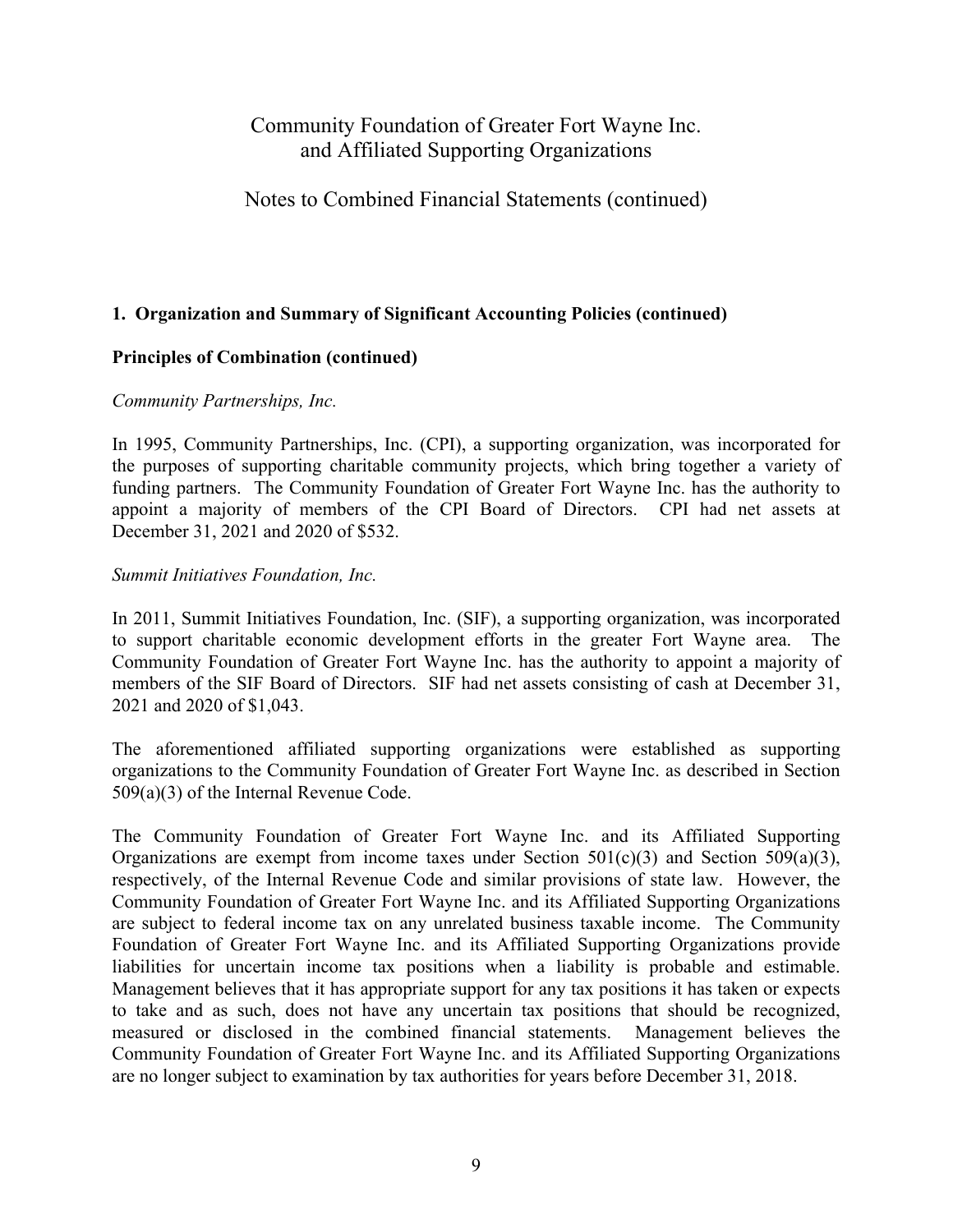### Notes to Combined Financial Statements (continued)

### **1. Organization and Summary of Significant Accounting Policies (continued)**

#### **Cash and Cash Equivalents**

All highly liquid investments with a maturity of three months or less when purchased are considered to be cash equivalents, except those short-term investments managed as part of longterm investment strategies. The Foundation maintains cash accounts at a local bank. From time to time during the year, the Foundation's cash accounts exceeded federally insured limits due to the transfer of funds to pay for grants awarded.

#### **Investments and Investment Income**

Investment purchases are recorded at cost, or if donated, at fair value on the date of donation. Thereafter, the Foundation's investments are reported at their fair values in the statements of financial position. Net investment return (loss) is reported in the statements of activities and changes in net assets and consists of interest and dividend income, realized and unrealized gains and losses, less external and direct internal investment expenses. Fair value is the price that would be received to sell an asset or paid to transfer a liability in an orderly transaction between market participants at the measurement date. See *Note 4* for discussion of fair value measurements.

Purchases and sales are recorded on a trade-date basis. Interest income is recorded on the accrual basis. Dividends are recorded on the ex-dividend date.

Realized and unrealized investment gains or losses are determined by comparison of asset cost, using the specific identification method, to net proceeds received at the time of sale and changes in the difference between market values and cost, respectively.

The Foundation maintains a significant and diverse investment portfolio, without concentration of risk by type, industry, or geographic area, which is managed by professional investment managers in compliance with the investment policy established by the Board of Directors. Investments are exposed to various risks, such as interest rate, market, and credit risks. Due to the level of risk associated with certain investments, it is at least reasonably possible that changes in the value of investments will occur in the near term and that such changes could materially affect account balances.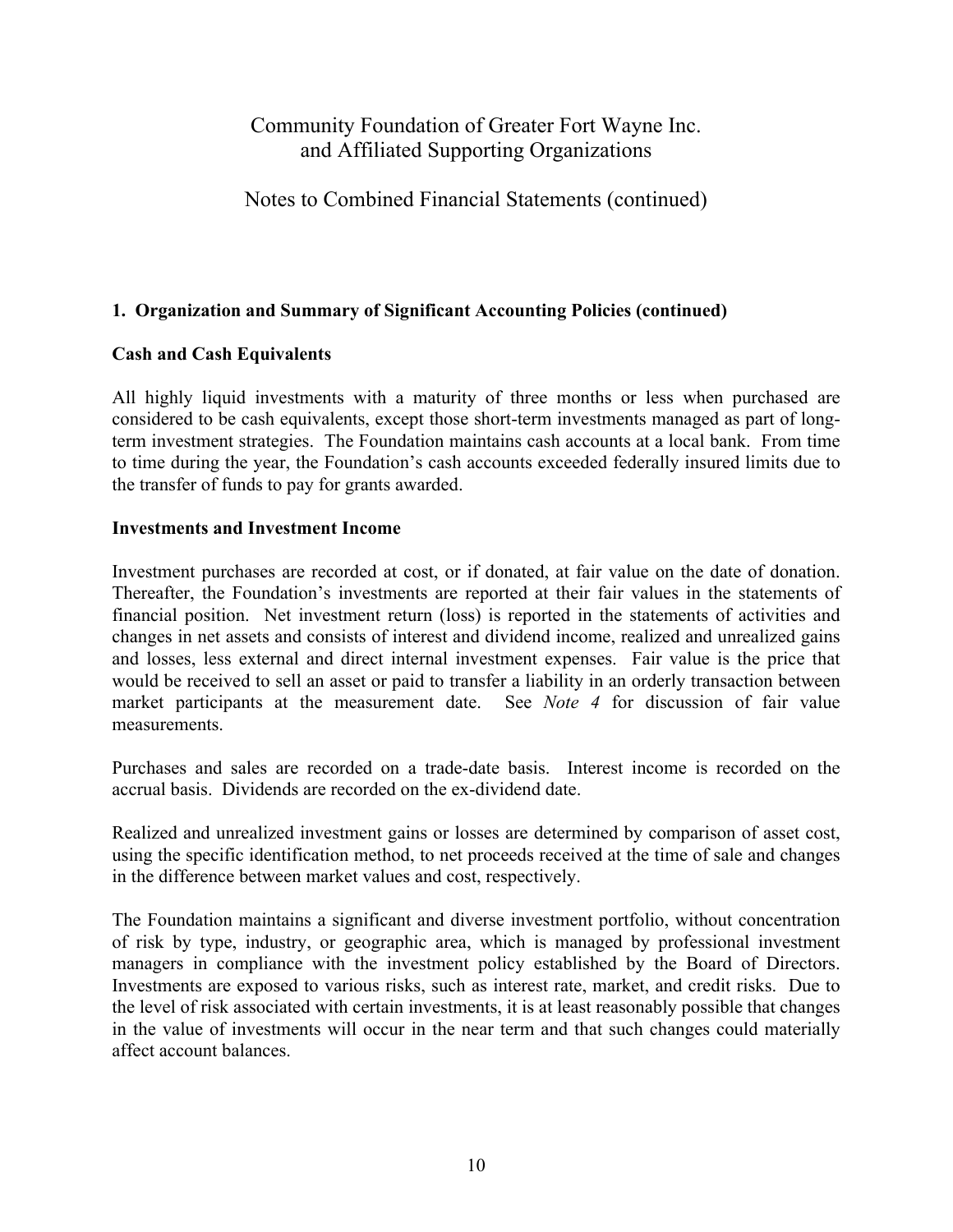### Notes to Combined Financial Statements (continued)

### **1. Organization and Summary of Significant Accounting Policies (continued)**

#### **Funds Held for Agencies**

The Foundation holds certain funds for other organizations as agencies and recognizes the related liability in the combined statements of financial position. Funds held for agencies were \$10,370,110 and \$8,532,922 at December 31, 2021 and 2020, respectively.

#### **Net Assets**

Net assets, revenues, gains, and losses are classified based on the existence or absence of donor or grantor imposed restrictions. Accordingly, net assets and changes therein are classified and reported as follows:

*Net Assets Without Donor Restrictions*—Net assets available for general use and not subject to donor- (or certain grantor-) restrictions. Net assets without donor restrictions consist of the following types of internally-designated funds:

Designated for donor advised grants—funds established by donor contributions that enable donors to make recommendations from time to time about the distributions from the funds. The donors' advice in the grant-making process is considered by the Board of Directors in making grants from these resources.

Designated for discretionary grants—funds which are designated for discretionary grants to meet the most pressing needs of the community.

Designated for other grants—other funds include field of interest funds used to support particular interests to the donor, designated funds intended to benefit designated charitable organizations, and scholarship funds intended to assist students in obtaining an education.

Undesignated—available for operations and capital expenditures—funds or cash reserves available used for general operations of the Foundation and capital expenditures such as acquisitions of land, building, and equipment.

Certain of these net assets are designated by the Board of Directors as endowment funds. These funds represent assets contributed to the Foundation with the intention of the donor that these assets remain in perpetuity and are designated by the Board of Directors to provide such perpetual support through the Foundation's investment and spending policies.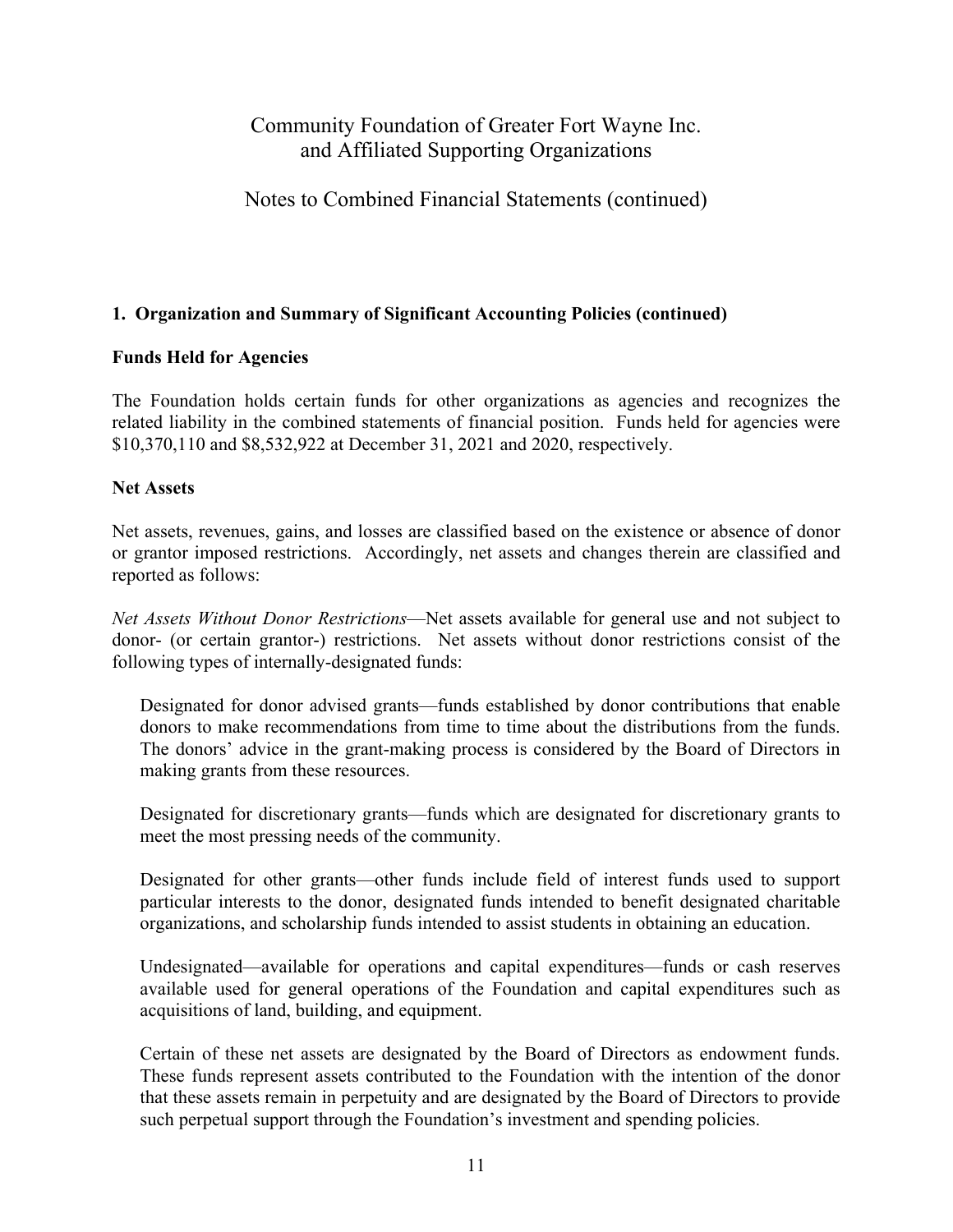Notes to Combined Financial Statements (continued)

### **1. Organization and Summary of Significant Accounting Policies (continued)**

### **Net Assets (continued)**

*Net Assets With Donor Restrictions*—Net assets subject to donor- (or certain grantor-) imposed restrictions. Some donor-imposed restrictions are temporary in nature, such as those that will be met by the passage of time or other events specified by the donor. Other donor-imposed restrictions are perpetual in nature, where the donor stipulates that resources be maintained in perpetuity. Donor-imposed restrictions are released when a restriction expires, that is, when the stipulated time has elapsed, when the stipulated purpose for which the resource was restricted has been fulfilled or both. Gifts of long-lived assets and gifts of cash restricted for the acquisition of long-lived assets are recognized as revenue when received and released from restriction when the assets are placed in service.

Financial Accounting Standards Board (FASB) Accounting Standards Codification (ASC) Topic 958 (ASC 958) provides guidance on the net asset classification of donor-restricted endowment funds for a not-for-profit organization that is subject to an enacted version of the Uniform Prudent Management of Institutional Funds Act (UPMIFA). Effective July 1, 2007, the Indiana General Assembly amended the Uniform Management of Institutional Funds of Colleges and Universities (UMIFA) by adopting provisions of UPMIFA. ASC 958 also improved disclosures about an organization's endowment funds (both donor-restricted endowment funds and boarddesignated endowment funds) whether or not the organization is subject to UPMIFA.

Based on the advice of legal counsel and review of the bylaws of the Foundation and donor documentation by management, the Board of Directors believes that substantially all of the funds held by the Foundation are not institutional endowment funds under UPMIFA because the terms of the funds do not specifically restrict the ability of the Foundation to spend a portion of the principal.

The Foundation may hold donor-restricted endowment funds where the gift instrument clearly stipulates that the Foundation is not to spend the principal or some other portion of the gift, in which case such gift instrument will supersede the Foundation's ability to spend a portion of the principal.

Management continues to evaluate ASC 958 and has determined that it does not have a significant impact on the net asset classifications in the combined statements of financial position and combined statements of activities and changes in net assets of the Foundation.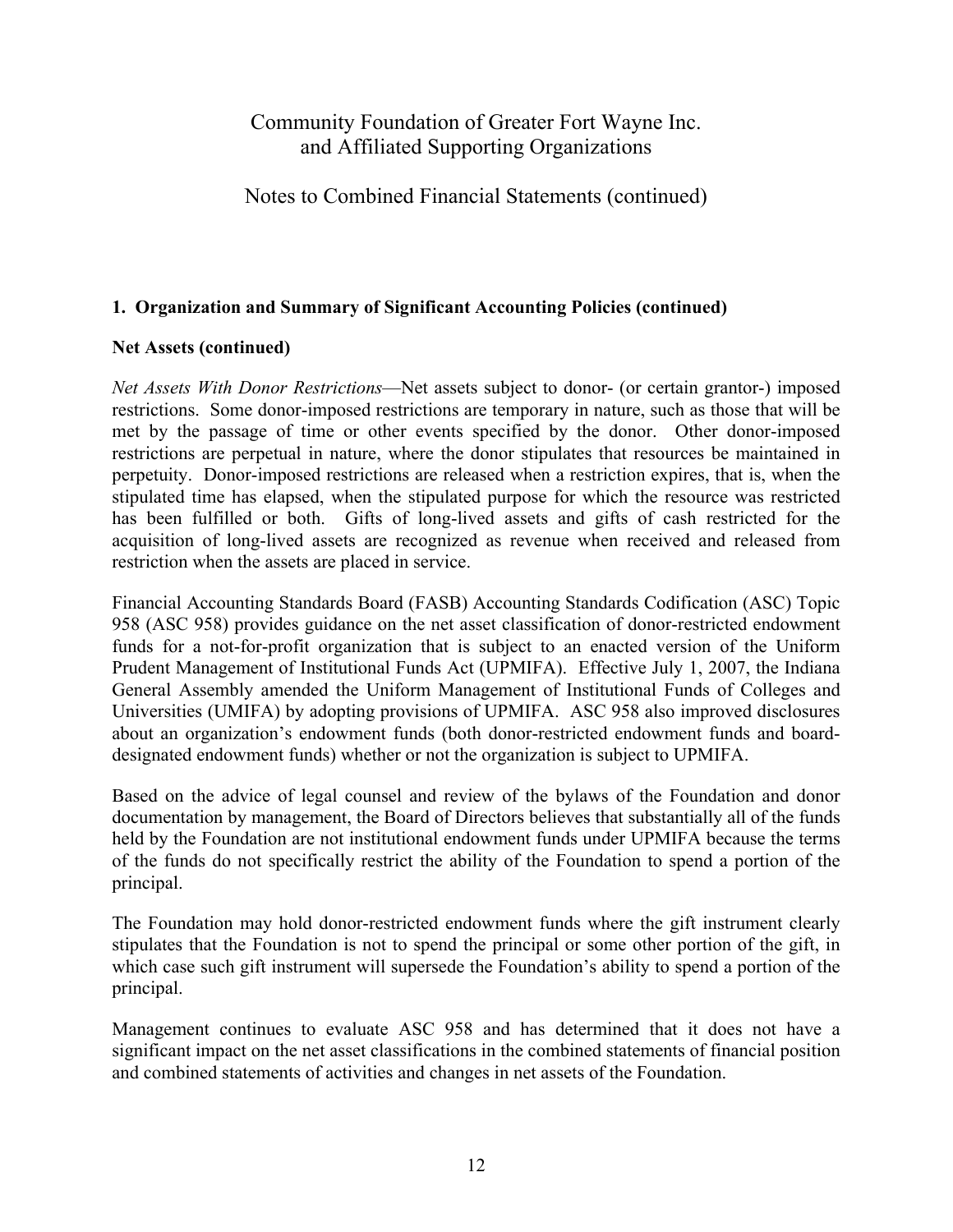Notes to Combined Financial Statements (continued)

### **1. Organization and Summary of Significant Accounting Policies (continued)**

#### **Contributions and Contributions Receivable**

Contributions are recognized when cash, securities or other assets, an unconditional promise to give, or notification of a beneficial interest is received. Conditional promises to give are not recognized until the conditions on which they depend have been substantially met. Contributions without donor restrictions consisted of the following:

|                                      | <b>Year ended December 31</b> |              |              |             |  |
|--------------------------------------|-------------------------------|--------------|--------------|-------------|--|
|                                      |                               | 2021         |              | <b>2020</b> |  |
| Contributions to unrestricted        |                               |              |              |             |  |
| grantmaking and operating funds      | S.                            | 3,189,730    | <sup>S</sup> | 1,697,032   |  |
| Contributions to donor-advised funds |                               | 6,678,401    |              | 4,024,175   |  |
| Contributions to other funds         |                               | 5,499,950    |              | 3,174,263   |  |
| Contributions received for agencies  |                               | 628,252      |              | 912,885     |  |
|                                      |                               | \$15,996,333 |              | 9,808,355   |  |

Contributions of assets other than cash are recorded at their fair market value.

Unconditional promises or pledges are recorded at net realizable value. The Foundation provides an allowance for uncollectible pledges which is based on historical collection experience and management's estimate of the losses that will be incurred in the collection of all pledges receivable. As of December 31, 2021 and 2020, no allowance for uncollectible pledges was deemed necessary.

Contributions receivable at December 31, 2021 are scheduled to be received by the Foundation as follows:

| 2022 | \$3,449,030     |
|------|-----------------|
| 2023 | 37,200          |
| 2024 | 17,200          |
| 2025 | 8,200           |
|      | 3,511,630<br>\$ |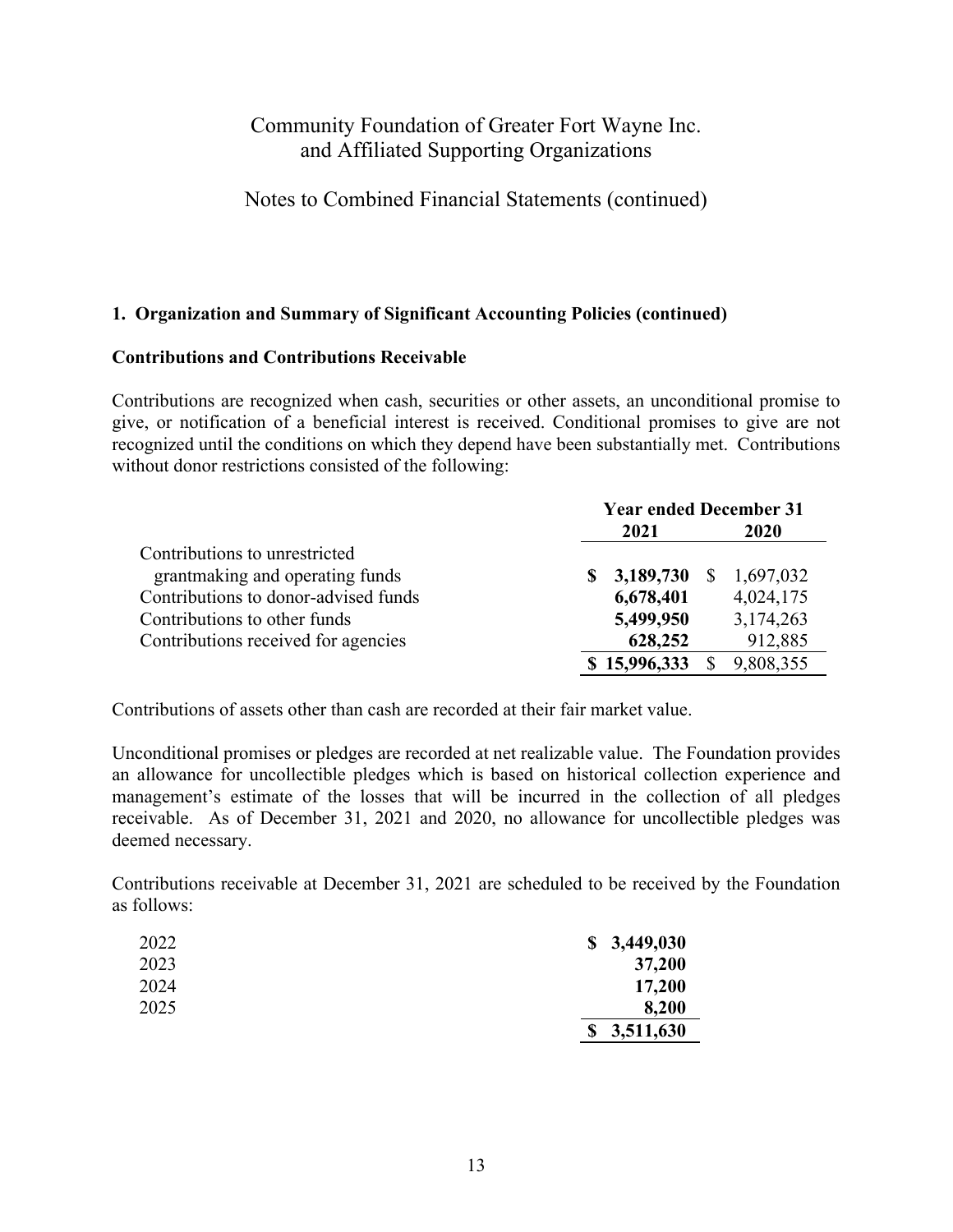## Notes to Combined Financial Statements (continued)

### **1. Organization and Summary of Significant Accounting Policies (continued)**

#### **Land, Building, and Equipment**

Land, building, and equipment is stated at cost or if donated, at fair value at the date of the donation, except for land, building, and equipment that has been impaired. For impaired assets, the carrying amount is reduced to the estimated fair market value. There were no impaired assets at December 31, 2021. Items with a cost or value of \$2,500 or more are capitalized.

Depreciation is computed by the straight-line method over the following estimated useful lives:

| <b>Building</b> | 40 years  |
|-----------------|-----------|
| Equipment       | 3-5 years |

Expenditures for normal repairs and maintenance are expensed when incurred.

### **Legacies, Bequests, and Beneficial Interest in Trusts**

The Foundation is a beneficiary under various wills, the total realizable value of which is not presently determinable. Such amounts are recorded as contributions when clear title is established and the proceeds are clearly measurable.

The Foundation is also the income or principal beneficiary under various term and perpetual trusts, the corpus of which are not controlled or administered by the management of the Foundation. In the absence of donor-imposed conditions, the Foundation recognizes its beneficial interest in a trust as a contribution in the period in which it receives notice that the trust agreement conveys an unconditional right to receive benefits.

Although the Foundation has no control over the administration or investment of the funds held in these term and perpetual trusts, the present value of the estimated expected future cash flows from the trusts is recognized as an asset in the accompanying combined financial statements. The discounts on those amounts are computed using risk-free interest rates applicable to the years in which the promises are received. Amortization of the discounts is recorded as additional contribution revenue.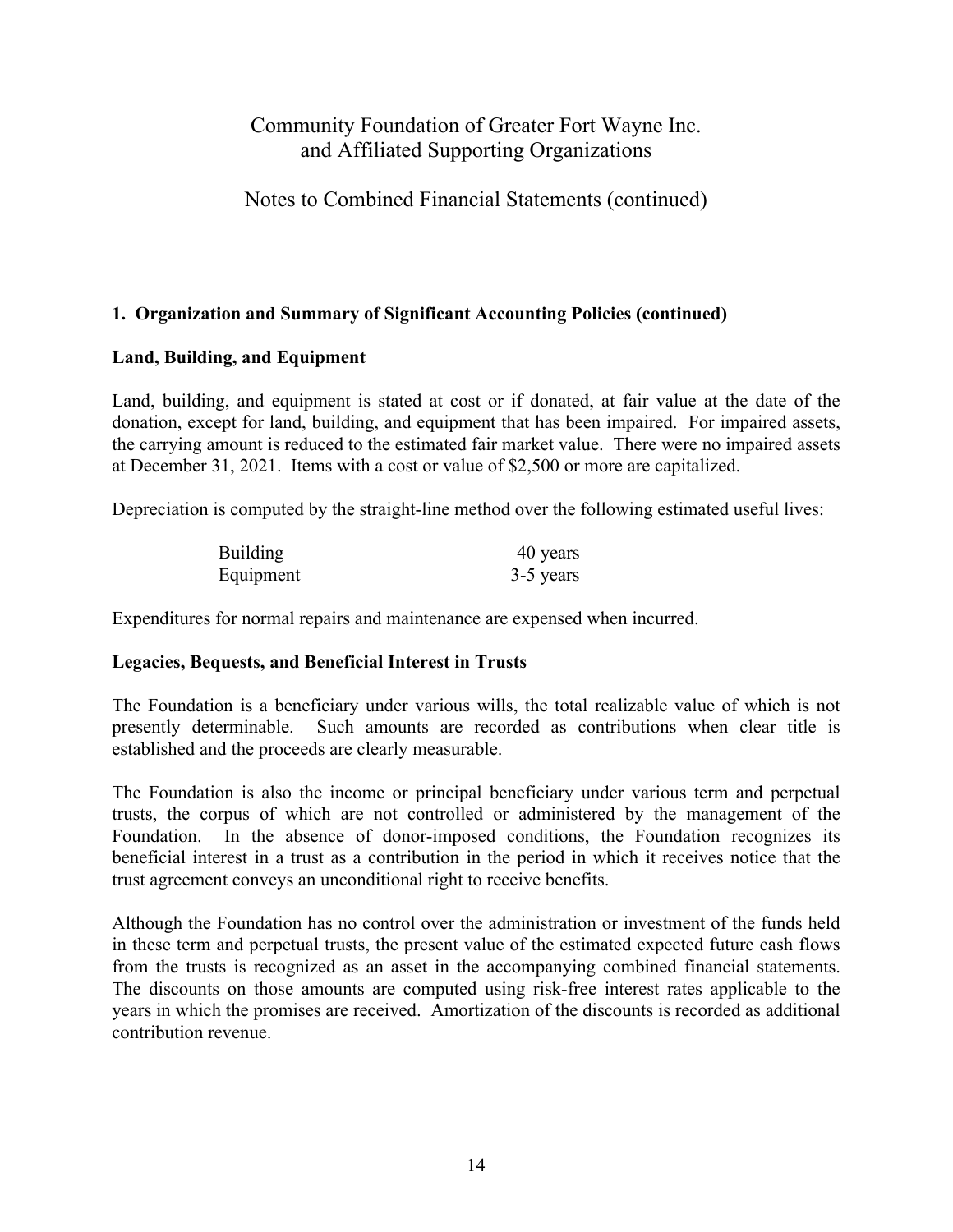## Notes to Combined Financial Statements (continued)

### **1. Organization and Summary of Significant Accounting Policies (continued)**

### **Program Related Investments, Net**

The Foundation provided loans to the Allen County - Fort Wayne Development Trust, Inc. (Borrower) pursuant to the funding of community projects designed to better and transform the future of Fort Wayne and the region. At the inception of a programmatic loan, the Foundation determines whether the promissory note carries a market rate of interest. A present value discount is recorded if it is determined that the promissory note carries an interest rate below the market rate. The Foundation amortizes the present value discount over the contractual term of the promissory note. Interest income on the promissory notes is included in other income (loss), net.

The initial carrying value of programmatic loans is determined using present value techniques which consider the fair market rate of interest based on the borrower's risk profile and estimated cash flows to be received. Programmatic loans are recorded on a net basis to reflect the present value discount.

The Foundation will provide an allowance for losses that will be incurred. The loss reserve estimate is adjusted if collectability risk has significantly changed based on management's understanding of the borrower's financial health and payment history. Programmatic loans are written off if they are deemed to be uncollectible with no recoverable collateral value.

### **Grants and Scholarships Awarded**

Unconditional grants and scholarships are considered awarded and recorded as payable upon their approval by the Board of Directors and communication to designated grantees. Conditional grants and scholarships are recognized when all conditions of the grant or scholarship are satisfied by the grantee or scholarship recipient.

### **Recently Issued Accounting Standard**

In February 2016, the FASB issued Accounting Standards Update (ASU) 2016-02, *Leases* (Topic 842), which supersedes the leasing guidance in Topic 840, *Leases*. Under the new guidance, lessees are required to recognize lease assets and lease liabilities on the combined statement of financial position for all leases with terms longer than 12 months. Leases will be classified as either finance or operating, with classification affecting the pattern of expense recognition in the combined statement of activities. The new standard is effective for the Foundation's December 31, 2022 combined financial statements. A modified retrospective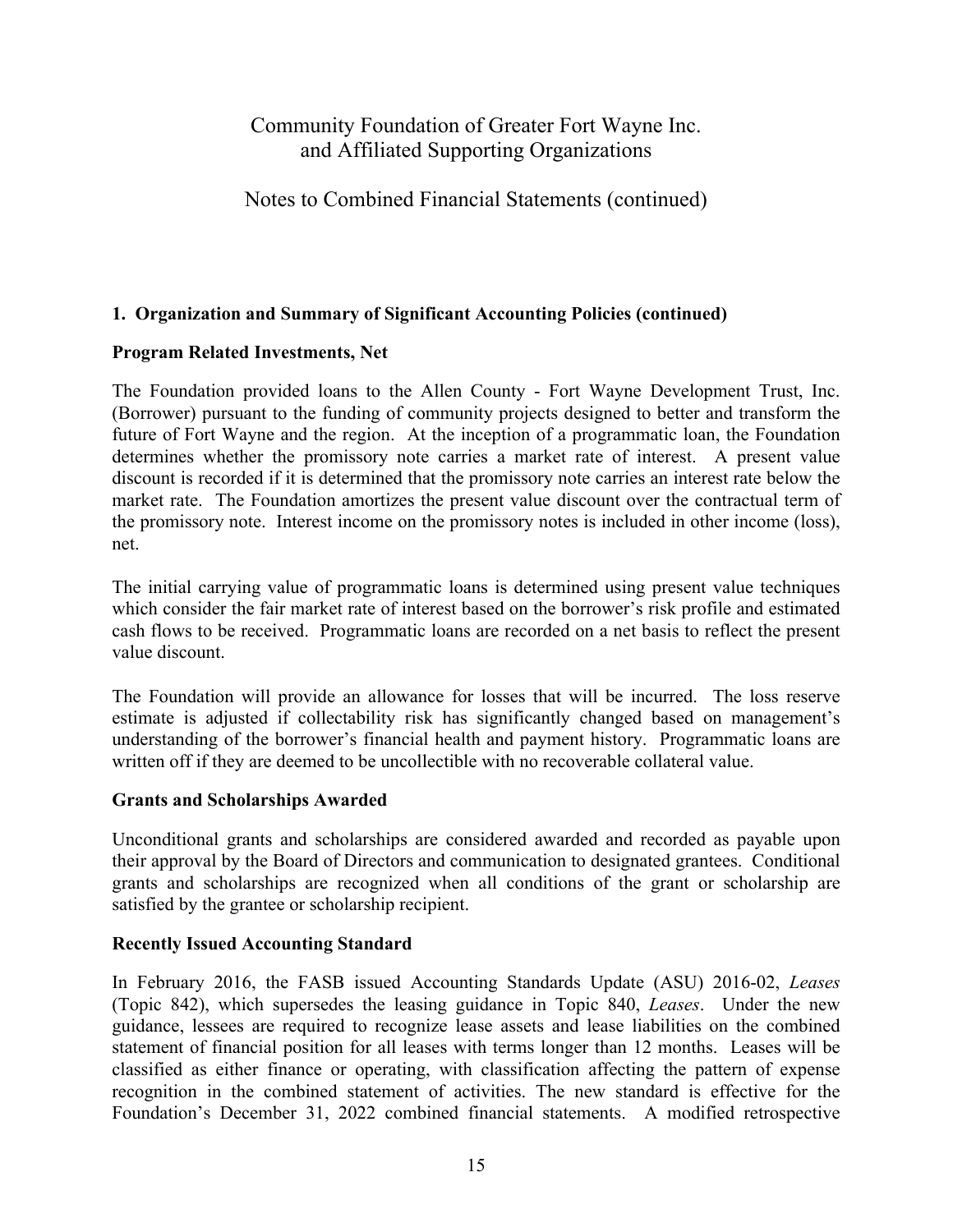## Notes to Combined Financial Statements (continued)

### **1. Organization and Summary of Significant Accounting Policies (continued)**

### **Recently Issued Accounting Standard (continued)**

transition approach is required for lessees for capital and operating leases existing at, or entered into after, the beginning of the earliest comparative period presented in the combined financial statements, with certain practical expedients available. The Foundation is currently evaluating the effect of the pending adoption of the new standard on the combined financial statements.

### **Fair Value of Financial Instruments**

The carrying amounts reported in the Foundation's statements of financial position of financial instruments, including cash and cash equivalents, receivables, and payables approximate their fair values at December 31, 2021 and 2020 primarily due to the short-term nature of these instruments. See Investments, Beneficial Interest in Trusts, Notes, Accrued Interest Receivable, and Charitable Gift Annuities Payable in *Notes 1, 3, 4, 5, 6,* and *8* for further discussion of the fair value of the Foundation's other financial instruments.

### **Functional Expenses**

The costs of grants awarded, program, and supporting service activities have been summarized on a functional basis in the combined statements of activities. The combined financial statements report certain categories of expenses that are attributed to more than one program or supporting function. Therefore, expenses require allocation on a reasonable basis that is consistently applied. The expenses that are allocated include occupancy, depreciation, salaries and wages, benefits, payroll taxes, professional services, office expenses, information technology, interest, insurance, and other expenses, which are allocated on the basis of estimates of time and effort and other factors.

#### **Risks and Uncertainties**

On March 11, 2020, the World Health Organization declared the novel strain of coronavirus (COVID-19) a global pandemic and recommended containment and mitigation measures worldwide. The continuing extent of the impact of the COVID-19 outbreak on the financial performance of the Foundation will depend on future developments, which are highly uncertain and cannot be predicted. If the financial markets and/or the overall economy are impacted for an extended period, the Foundation's financial performance, including net investment return, may be materially adversely affected.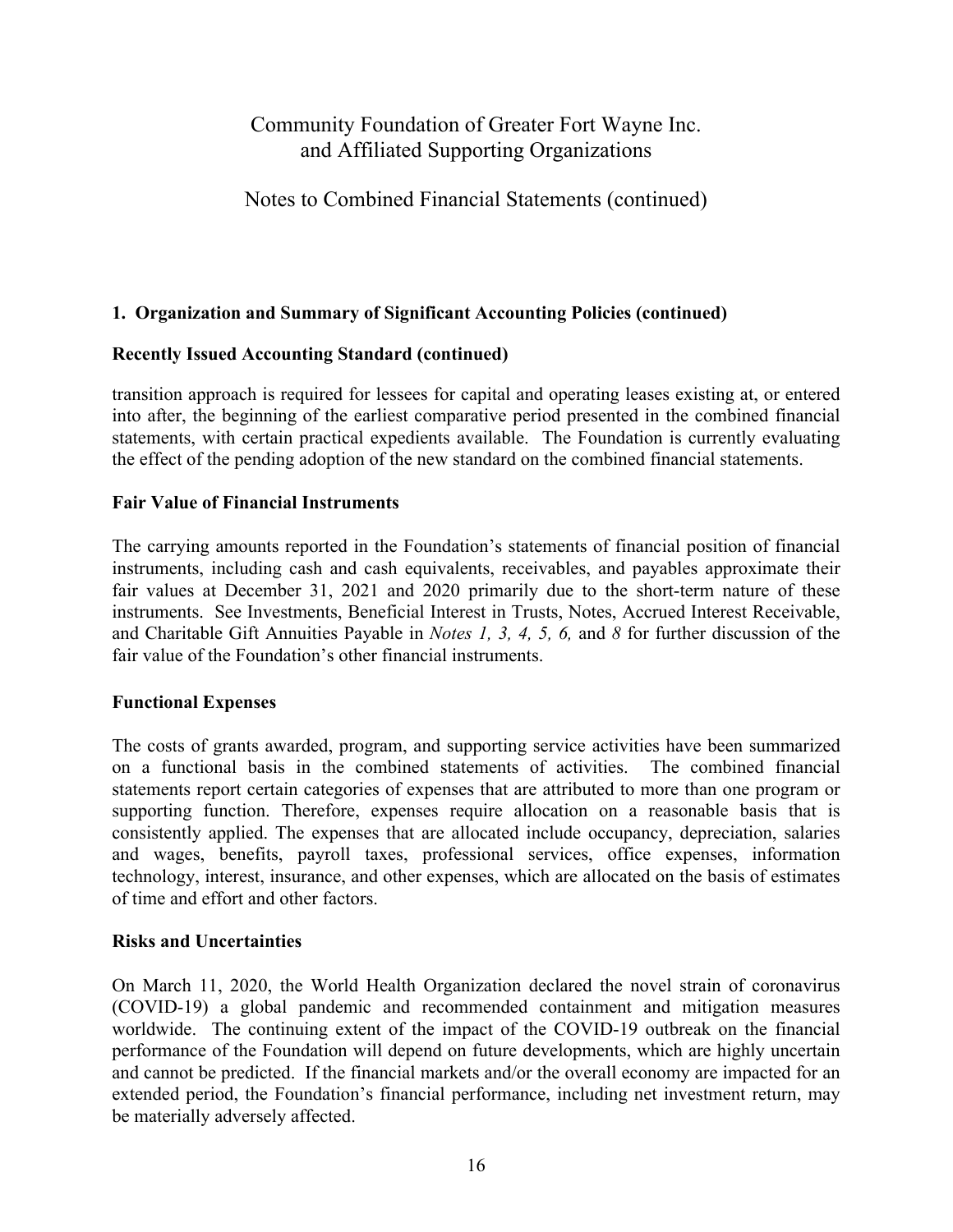### Notes to Combined Financial Statements (continued)

#### **1. Organization and Summary of Significant Accounting Policies (continued)**

#### **Use of Estimates**

Preparation of the combined financial statements in conformity with accounting principles generally accepted in the United States of America requires management to make estimates and assumptions that affect the reported amounts in the combined financial statements and accompanying notes. Actual results could differ from those estimates.

#### **2. Liquidity and Availability**

Financial assets available for grants and other program and supporting services expenses, that is, without donor or other restrictions limiting their use, within one year of the balance sheet date, comprise the following:

|                                                         | December 31 |              |    |              |
|---------------------------------------------------------|-------------|--------------|----|--------------|
|                                                         |             | 2021         |    | 2020         |
| Cash and cash equivalents                               |             | \$1,509,472  | S. | 1,398,553    |
| Short-term investments                                  |             | 7,001,240    |    | 6,861,943    |
| Contributions receivable                                |             | 3,449,030    |    | 88,080       |
| Distributions from beneficial interest in trusts        |             | 83,641       |    | 97,271       |
| Endowment spending-rate distributions and appropriation |             | 4,857,342    |    | 4,312,549    |
| Administrative fee appropriations                       |             | 1,649,676    |    | 1,290,862    |
|                                                         |             | \$18,550,401 |    | \$14,049,258 |

The Foundation's investment policy provides five distinct and separate investment objectives (pools) to accommodate the differing time horizons and risk and return requirements needed for endowed and non-endowed funds. The Foundation's Board of Directors has determined that the majority of its investments are to be managed as endowed funds. The Foundation's distribution (or spending) policy, as applied to these board designated endowment and other funds, shall be designed to take into account total return concepts of investment and spending, with the goal of preserving the real spending power of such funds over time while balancing the need for consistent spending to support the charitable and similar exempt purposes of such funds.

The recommended spending percentage rate is recommended by the Investment Committee to the Board of Directors annually and is effective January 1 of each year. The Foundation's spending percentage rate was 4.5 percent in 2021 and 2020. Each fund's available to spend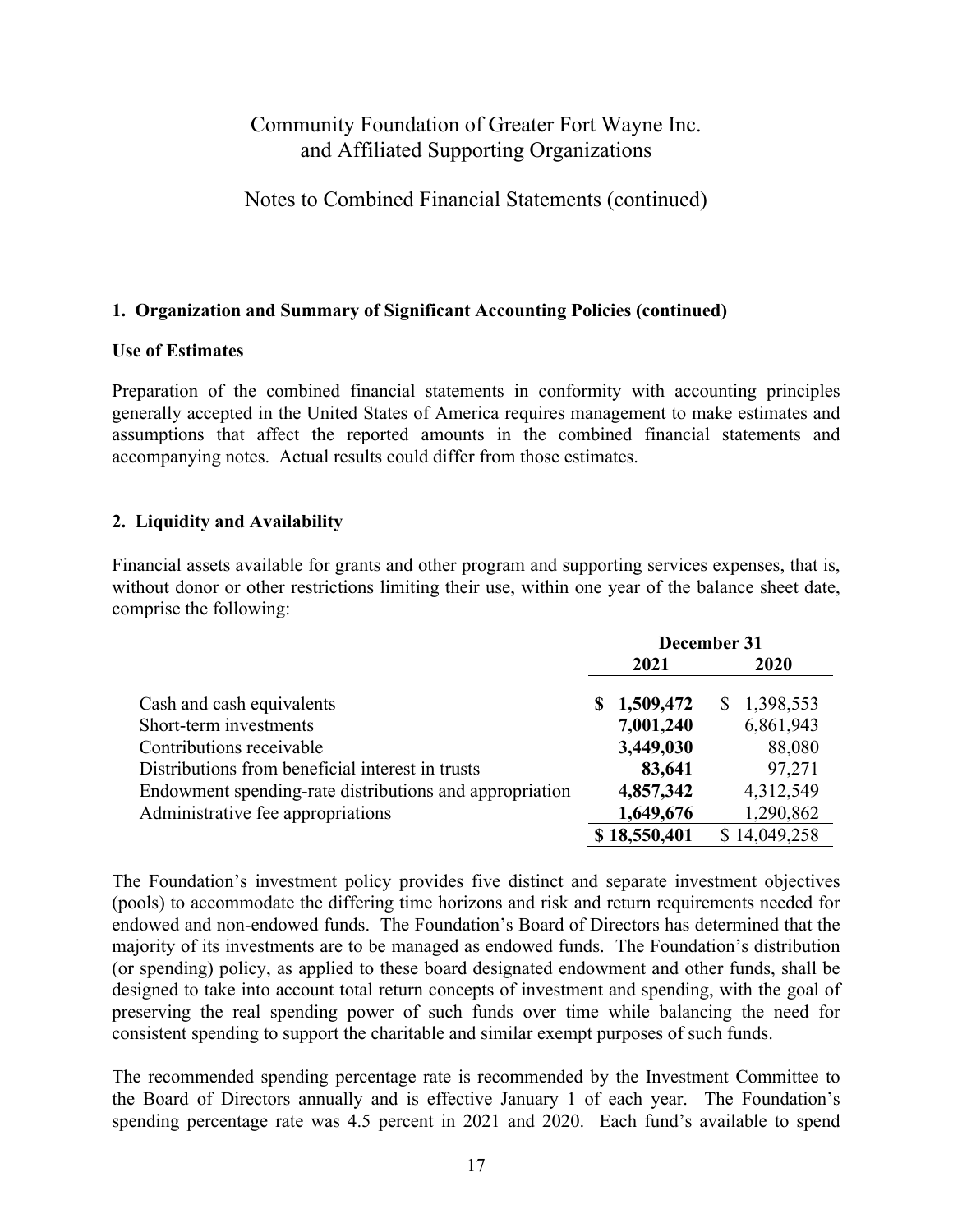## Notes to Combined Financial Statements (continued)

### **2. Liquidity and Availability (continued)**

balance is calculated annually at December 31 using a rolling average fund balance for each quarter of existence, not to exceed 20 quarters. The amount calculated shall be available for grant distributions on February 1 of each year. The available to spend balance is intended to be used for grantmaking and other purposes approved by the Foundation.

A spendable amount of \$4,857,342 will be made available for grantmaking and administrative expenses from these funds within the next 12 months.

In addition to these funds available for general expenditures, the Foundation's Board of Directors charges an administrative fee to all funds to cover general expenditures required to operate the Foundation. These funds are managed through pools of assets and charged an administrative fee, assessed quarterly, based on a percentage of the fair value of the assets in each fund. Administrative fees are recognized in the year in which they occur. Administrative fees of \$1,699,590 for 2021 and \$1,252,737 for 2020 were charged to specific funds. Such administrative fee income and administrative fee expense is netted (eliminated) in the presentation of the combined statement of activities and changes in net assets. Estimated administrative fees available for general expenditures during 2022 are \$1,649,676.

The Foundation also receives contributions each year from donors, which are available to help meet its cash needs for grants and general expenditures.

As part of the Foundation's liquidity management, it has the policy to structure its financial assets to be available as its grants, general expenditures, liabilities, and other obligations become due. The Foundation invests cash in excess of daily requirements in short-term investments, certificates of deposits, and money market funds. Occasionally, the Board of Directors designates a portion of any operating surplus to its operating reserve which was \$999,206 as of December 31, 2021.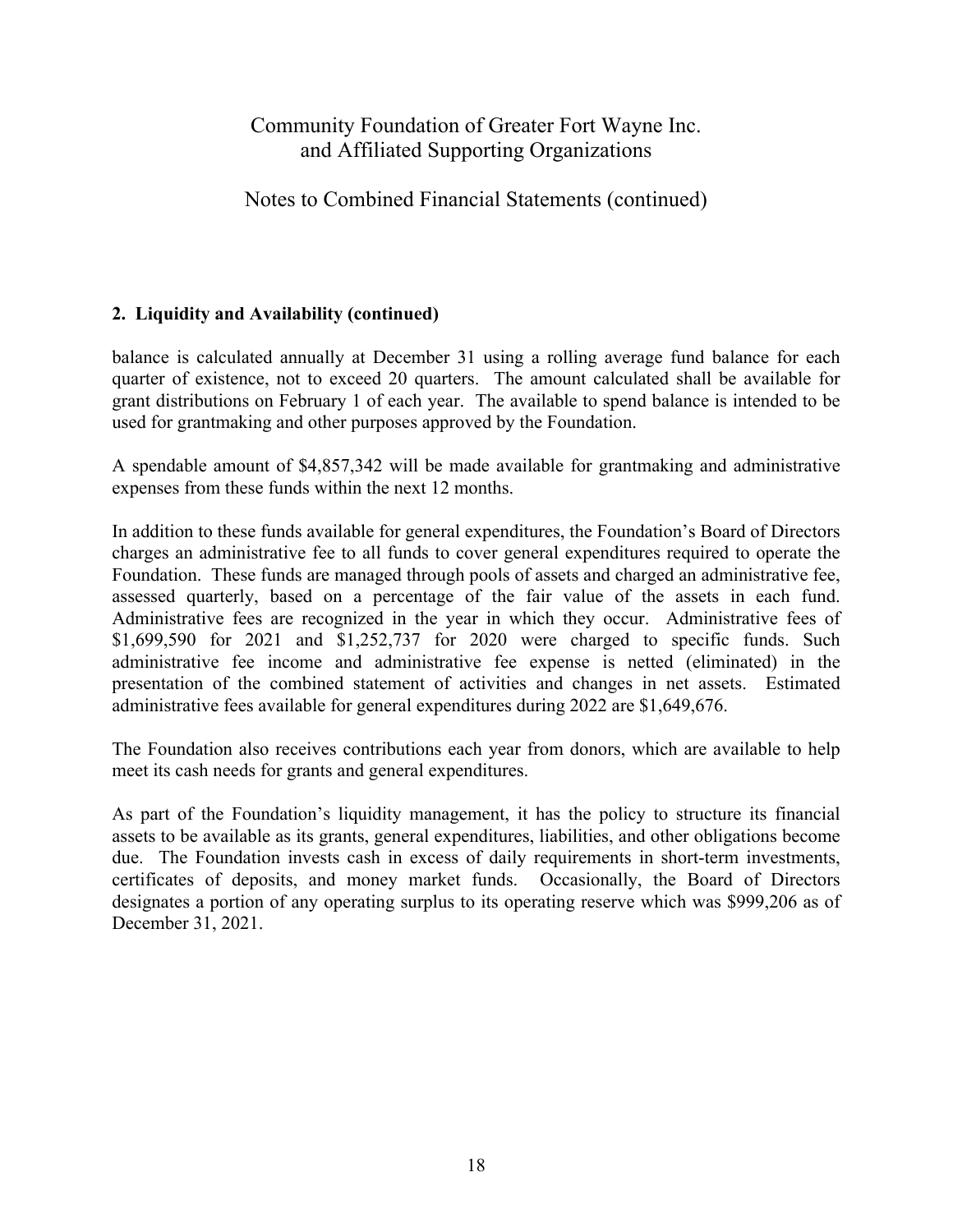Notes to Combined Financial Statements (continued)

#### **3. Investments**

Investments at fair value and historical cost are as follows:

|                                | December 31 |                                   |  |  |
|--------------------------------|-------------|-----------------------------------|--|--|
|                                | 2021        |                                   |  |  |
| Investments at fair value      |             | $$209,400,478$ $$172,995,193$     |  |  |
| Investments at historical cost |             | $$154,282,872 \quad $141,049,264$ |  |  |

The composition of net investment return is as follows:

|                                                                                                        | <b>Year ended December 31</b> |                |  |  |
|--------------------------------------------------------------------------------------------------------|-------------------------------|----------------|--|--|
|                                                                                                        | 2021                          | 2020           |  |  |
| Investment income:                                                                                     |                               |                |  |  |
| Interest and dividends                                                                                 | S<br>5,325,637                | 3,070,536<br>S |  |  |
| Net realized gain (loss) on investments                                                                | 4,278,778                     | (325, 433)     |  |  |
| Net unrealized gain on investments                                                                     | 22,570,682                    | 11,837,884     |  |  |
|                                                                                                        | 32,175,097                    | 14,582,987     |  |  |
| Less investment management and custodial fees                                                          | (433, 485)                    | (347, 716)     |  |  |
| Net investment return recognized in the combined<br>statements of activities and changes in net assets | 31,741,612                    | 14,235,271     |  |  |
| Net investment return on funds held for agencies                                                       | 1,894,260                     | 812,829        |  |  |
| Total net investment return                                                                            | 33,635,872                    | 15,048,100     |  |  |

#### **4. Fair Value Measurements**

FASB ASC 820, *Fair Value Measurements and Disclosures*, establishes a framework for measuring fair value. That framework provides a fair value hierarchy that prioritizes the inputs to valuation techniques used to measure fair value. The hierarchy gives the highest priority to unadjusted quoted prices in active markets for identical assets or liabilities (Level 1 measurements) and the lowest priority to unobservable inputs (Level 3 measurements). The three levels of the fair value hierarchy under ASC 820 are described below: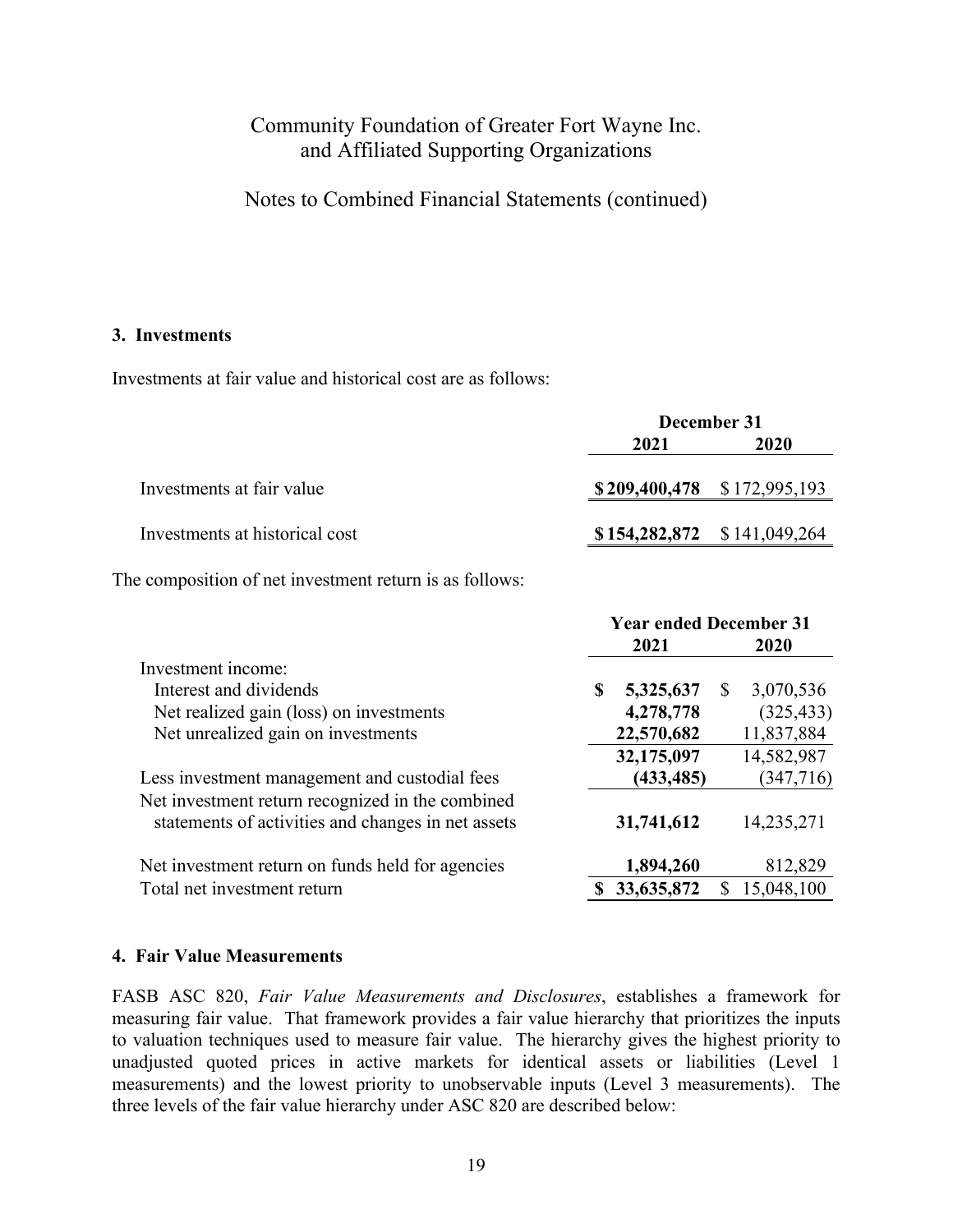## Notes to Combined Financial Statements (continued)

### **4. Fair Value Measurements (continued)**

- Level 1 Inputs to the valuation methodology are unadjusted quoted prices for identical assets or liabilities in active markets that the Foundation has the ability to access.
- Level 2 Inputs to the valuation methodology include:
	- Quoted prices for similar assets or liabilities in active markets;
	- Quoted prices for identical or similar assets or liabilities in inactive markets;
	- Inputs other than quoted prices that are observable for the asset or liability;
	- Inputs that are derived principally from or corroborated by observable market data by correlation or other means.

If the asset or liability has a specified (contractual) term, the Level 2 input must be observable for substantially the full term of the asset or liability.

Level 3 Inputs to the valuation methodology are unobservable and significant to the fair value measurement.

The asset's or liability's fair value measurement level within the fair value hierarchy is based on the lowest level of any input that is significant to the fair value measurement. Valuation techniques used need to maximize the use of observable inputs and minimize the use of unobservable inputs.

Following is a description of the valuation methodologies used for assets measured at fair value. There have been no changes in the methodologies used at December 31, 2021 and 2020.

*Money market funds:* The money market funds are valued at quoted market prices in an exchange and active market, which represent the net asset values of shares held by the Foundation at year-end.

*Mutual funds*: Valued at the net asset value (NAV) of shares held by the Foundation at year-end.

*Exchange traded funds:* Exchange traded funds are publicly traded on major exchanges and are valued at the closing price reported on the major market on which the individual securities are traded.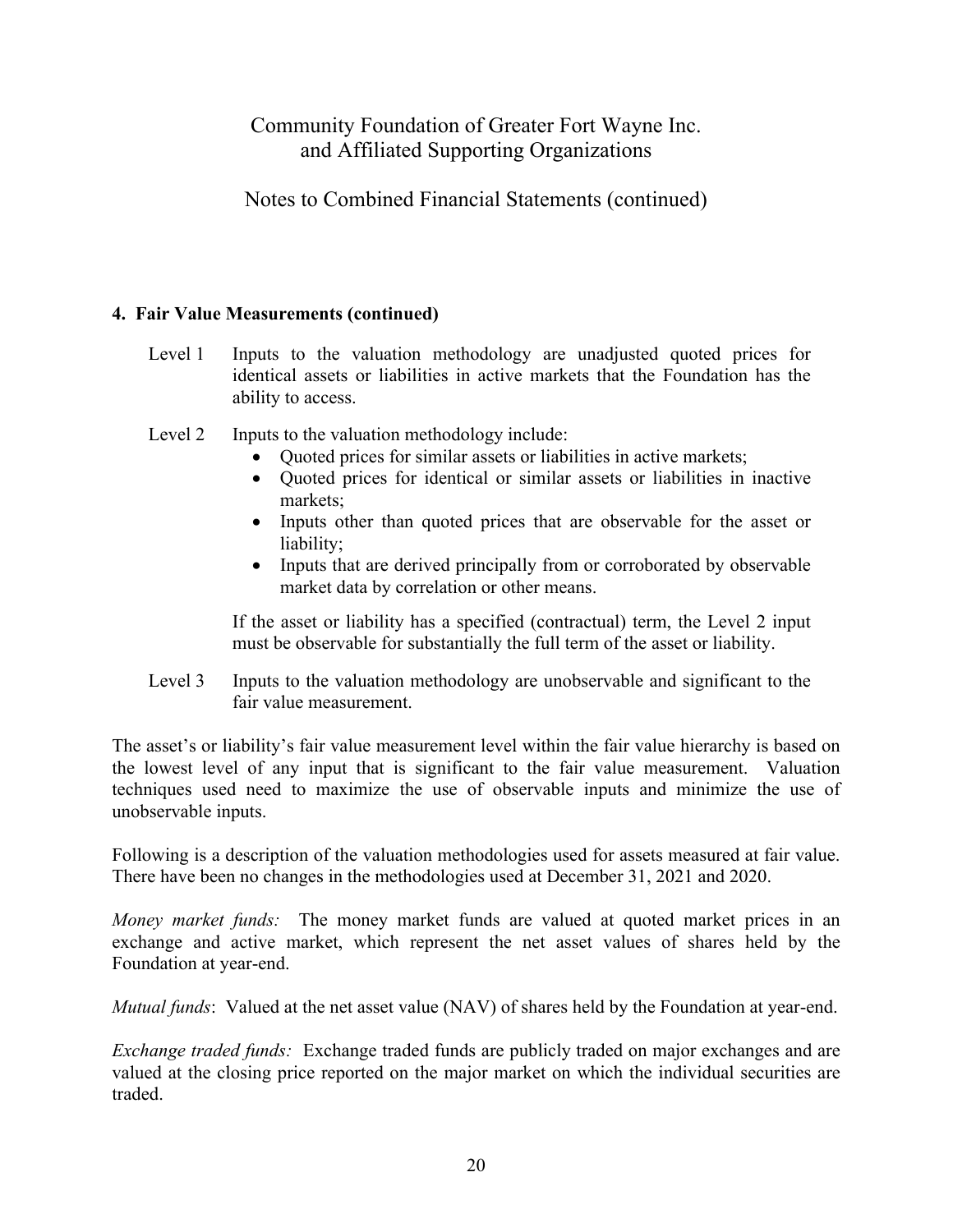Notes to Combined Financial Statements (continued)

## **4. Fair Value Measurements (continued)**

*Alternative investments:* Certain alternative investments in pooled investment funds are valued at estimated fair value based on the periodic financial information received from the investment advisor and/or managing member and the Foundation's percentage ownership in the alternative investment entity whose underlying assets are valued using prices and other relevant information generated by market transactions involving identical or comparable assets, appraised values, or other valuation methodology. As of December 31, 2021, the Foundation has invested \$9,550,000 in the FEG Private Opportunities Fund II and has committed to invest an additional \$450,000. FEG Private Opportunities Fund II is a pooled investment fund that seeks to invest in private equity, real assets, and special situations funds.

*Certificates of deposit:* Recorded at cost plus accrued interest (carrying value), which approximates fair value.

*Cash value of life insurance policies:* Valued at the redemption value as determined by the insurance carrier at year-end.

*Beneficial interest in trusts*: The Foundation's beneficial interest in trusts are valued at its proportional interest in the underlying trust assets which are valued at the fair market value as reported by the investment manager at year-end or the present value of the expected future cash flows.

*Real estate and other assets:* Quoted market prices are not available for certain investments, including limited partnership investments and real property. These investments are recorded at their estimated fair market value; therefore, the reported value may differ from the value that would have been used had a quoted market price existed. The Foundation believes that the reported amounts for these investments are a reasonable estimate of their fair value at December 31, 2021 and 2020.

The methods described above may produce a fair value calculation that may not be indicative of net realizable value or reflective of future fair values. Furthermore, while the Foundation believes its valuation methods are appropriate and consistent with other market participants, the use of different methodologies or assumptions to determine the fair value of certain financial instruments could result in a different fair value measurement at the reporting date.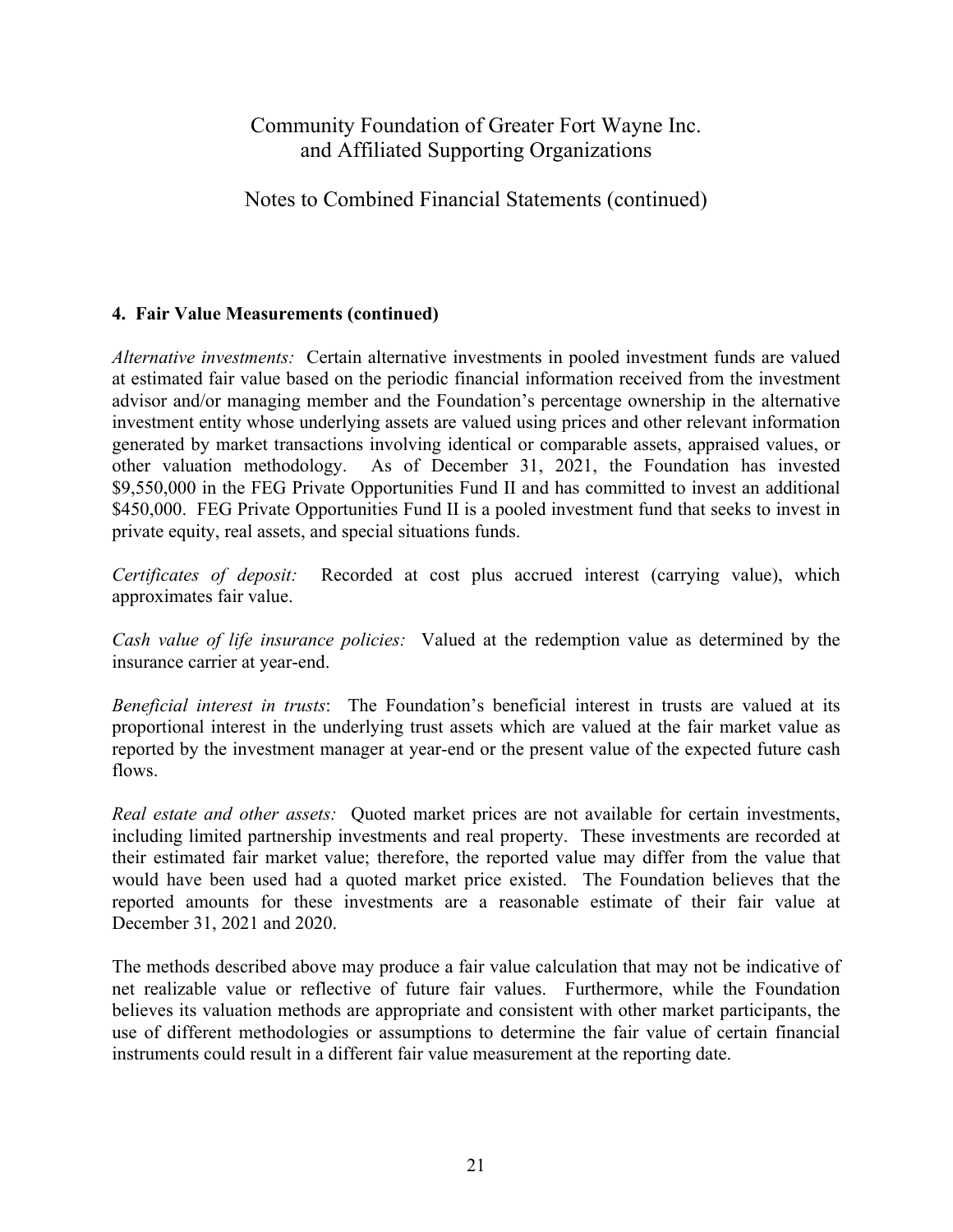Notes to Combined Financial Statements (continued)

#### **4. Fair Value Measurements (continued)**

The following table sets forth by level, within the fair value hierarchy, the Foundation's assets at fair value as of December 31, 2021 and 2020:

|                                                  | <b>Assets at Fair Value at December 31, 2021</b> |             |                |              |                 |
|--------------------------------------------------|--------------------------------------------------|-------------|----------------|--------------|-----------------|
|                                                  |                                                  | Level 1     | <b>Level 2</b> | Level 3      | <b>Total</b>    |
| Money market funds                               | \$                                               | 7,519,859   | <b>S</b>       | <b>S</b>     | 7,519,859<br>\$ |
| Mutual and exchange<br>traded funds:             |                                                  |             |                |              |                 |
| International equity funds                       |                                                  | 36,413,071  |                |              | 36,413,071      |
| United States equity funds                       |                                                  | 94,797,208  |                |              | 94,797,208      |
| Bonds/fixed income funds                         |                                                  | 35,479,141  |                |              | 35,479,141      |
| Natural resource funds                           |                                                  | 11,534,516  |                |              | 11,534,516      |
| Real estate funds                                |                                                  |             | 11,498,003     |              | 11,498,003      |
| Total mutual and<br>exchange traded funds        |                                                  | 185,743,795 | 11,498,003     |              | 197,241,798     |
| Alternative investments:<br>Private capital fund |                                                  |             |                | 12,158,680   | 12,158,680      |
| Total investments at fair value                  |                                                  | 185,743,795 | 11,498,003     | 12,158,680   | 209,400,478     |
| Cash value of life                               |                                                  |             |                |              |                 |
| insurance policies                               |                                                  |             | 1,355,222      |              | 1,355,222       |
| Beneficial interest in trusts                    |                                                  |             | 1,822,585      | 2,017,482    | 3,840,067       |
| Real estate and other assets                     |                                                  |             |                | 130,754      | 130,754         |
| Total other assets at fair value                 |                                                  |             | 3,177,807      | 2,148,236    | 5,326,043       |
| Assets at fair value                             | \$                                               | 185,743,795 | \$14,675,810   | \$14,306,916 | \$214,726,521   |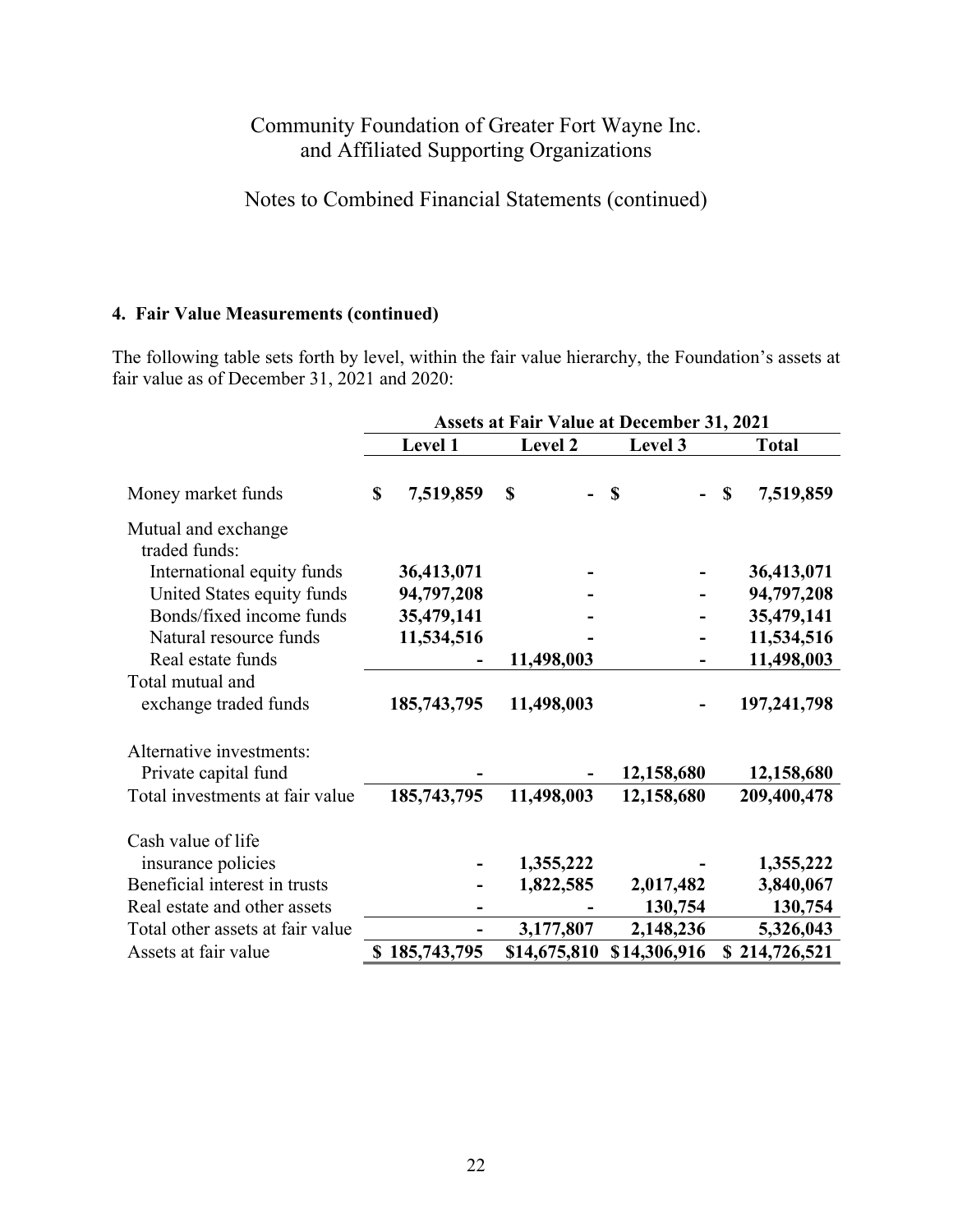# Notes to Combined Financial Statements (continued)

# **4. Fair Value Measurements (continued)**

|                                      | <b>Assets at Fair Value at December 31, 2020</b> |              |              |                 |
|--------------------------------------|--------------------------------------------------|--------------|--------------|-----------------|
|                                      | Level 1                                          | Level 2      | Level 3      | <b>Total</b>    |
| Money market funds                   | $\mathcal{S}$<br>5,650,951                       | $\mathbb{S}$ | \$           | 5,650,951<br>\$ |
| Mutual and exchange<br>traded funds: |                                                  |              |              |                 |
| International equity funds           | 30,612,231                                       |              |              | 30,612,231      |
| United States equity funds           | 77,073,091                                       |              |              | 77,073,091      |
| Bonds/fixed income funds             | 30,595,190                                       |              |              | 30,595,190      |
| Natural resource funds               | 10,146,238                                       |              |              | 10,146,238      |
| Real estate funds                    |                                                  | 9,222,432    |              | 9,222,432       |
| Total mutual and                     |                                                  |              |              |                 |
| exchange traded funds                | 148,426,750                                      | 9,222,432    |              | 157,649,182     |
| Alternative investments:             |                                                  |              |              |                 |
| Private capital fund                 |                                                  |              | 9,695,060    | 9,695,060       |
| Total investments at fair value      | 154,077,701                                      | 9,222,432    | 9,695,060    | 172,995,193     |
| Cash value of life                   |                                                  |              |              |                 |
| insurance policies                   |                                                  | 1,253,573    |              | 1,253,573       |
| Beneficial interest in trusts        |                                                  | 1,717,440    | 2,183,392    | 3,900,832       |
| Real estate and other assets         |                                                  |              | 130,754      | 130,754         |
| Total other assets at fair value     |                                                  | 2,971,013    | 2,314,146    | 5,285,159       |
| Assets at fair value                 | \$154,077,701                                    | \$12,193,445 | \$12,009,206 | 178,280,352     |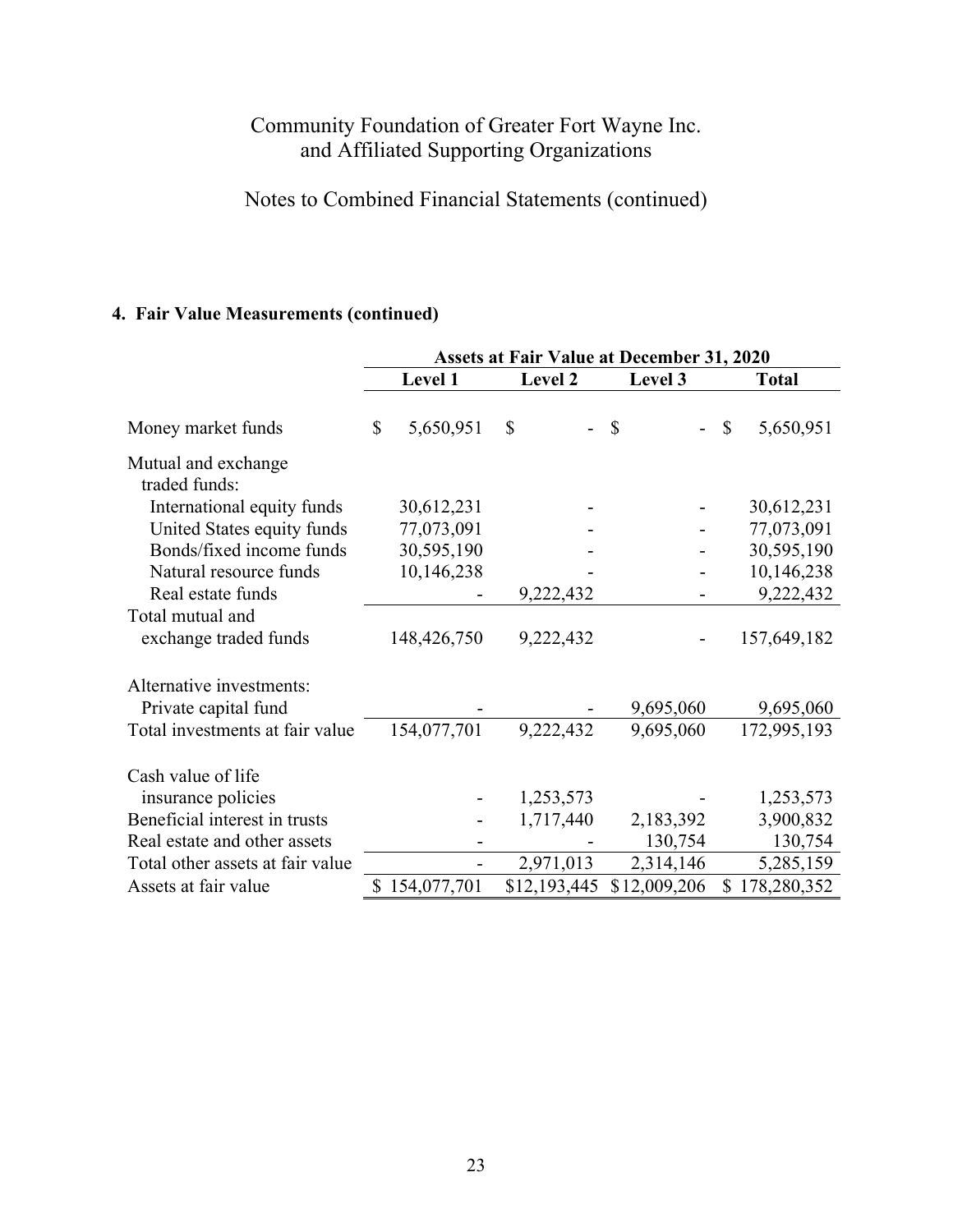Notes to Combined Financial Statements (continued)

#### **4. Fair Value Measurements (continued)**

The changes in assets classified as Level 3 are as follows:

|                                     | <b>Alternative</b><br><b>Investments</b> | <b>Beneficial</b><br><b>Interest in</b><br><b>Trusts</b> | <b>Real Estate</b><br>and Other<br><b>Assets</b> | <b>Total</b> |
|-------------------------------------|------------------------------------------|----------------------------------------------------------|--------------------------------------------------|--------------|
| <b>Year ended December 31, 2021</b> |                                          |                                                          |                                                  |              |
| Balance at beginning of year        | 9,695,060                                | \$2,183,392                                              | 130,754<br>S                                     | \$12,009,206 |
| Purchases (sales                    |                                          |                                                          |                                                  |              |
| and redemptions), net               | (2,200,000)                              | (13,895)                                                 | $\overline{a}$                                   | (2,213,895)  |
| Return on assets—net realized       |                                          |                                                          |                                                  |              |
| and unrealized gain                 | 4,663,620                                | (152, 015)                                               | -                                                | 4,511,605    |
| Balance at end of year              | \$12,158,680                             | \$2,017,482                                              | 130,754<br>S                                     | \$14,306,916 |

|                                     | <b>Alternative</b>                     | <b>Beneficial</b><br>Interest in | <b>Real Estate</b><br>and Other |                       |
|-------------------------------------|----------------------------------------|----------------------------------|---------------------------------|-----------------------|
|                                     | <b>Investments</b>                     | <b>Trusts</b>                    | <b>Assets</b>                   | <b>Total</b>          |
| <b>Year ended December 31, 2020</b> |                                        |                                  |                                 |                       |
| Balance at beginning of year        | $$11,186,482 \quad $2,364,967 \quad $$ |                                  |                                 | 130,754 \$ 13,682,203 |
| Purchases (sales                    |                                        |                                  |                                 |                       |
| and redemptions), net               | (2,229,847)                            | (738, 268)                       |                                 | (2,968,115)           |
| Return on assets—net realized       |                                        |                                  |                                 |                       |
| and unrealized gain                 | 738,425                                | 556,693                          | $\qquad \qquad \blacksquare$    | 1,295,118             |
| Balance at end of year              | 9,695,060                              | \$2,183,392                      | S<br>130,754                    | \$12,009,206          |

### **5. Beneficial Interest in Trusts**

The Foundation has beneficial interests in perpetual trusts of \$3,840,067 and \$3,900,932 at December 31, 2021 and 2020, respectively, that it does not control or administer. The estimated present value of the beneficial interest in the perpetual trusts was calculated as of December 31, 2021 and 2020, based on the age of the life beneficiaries using the following key assumptions:

Long-term discount rate (utilized by a perpetual trust) 1.90% at December 31, 2021; 1.65% at December 31, 2020 Mortality table Published mortality-rate tables adopted by the Internal Revenue Service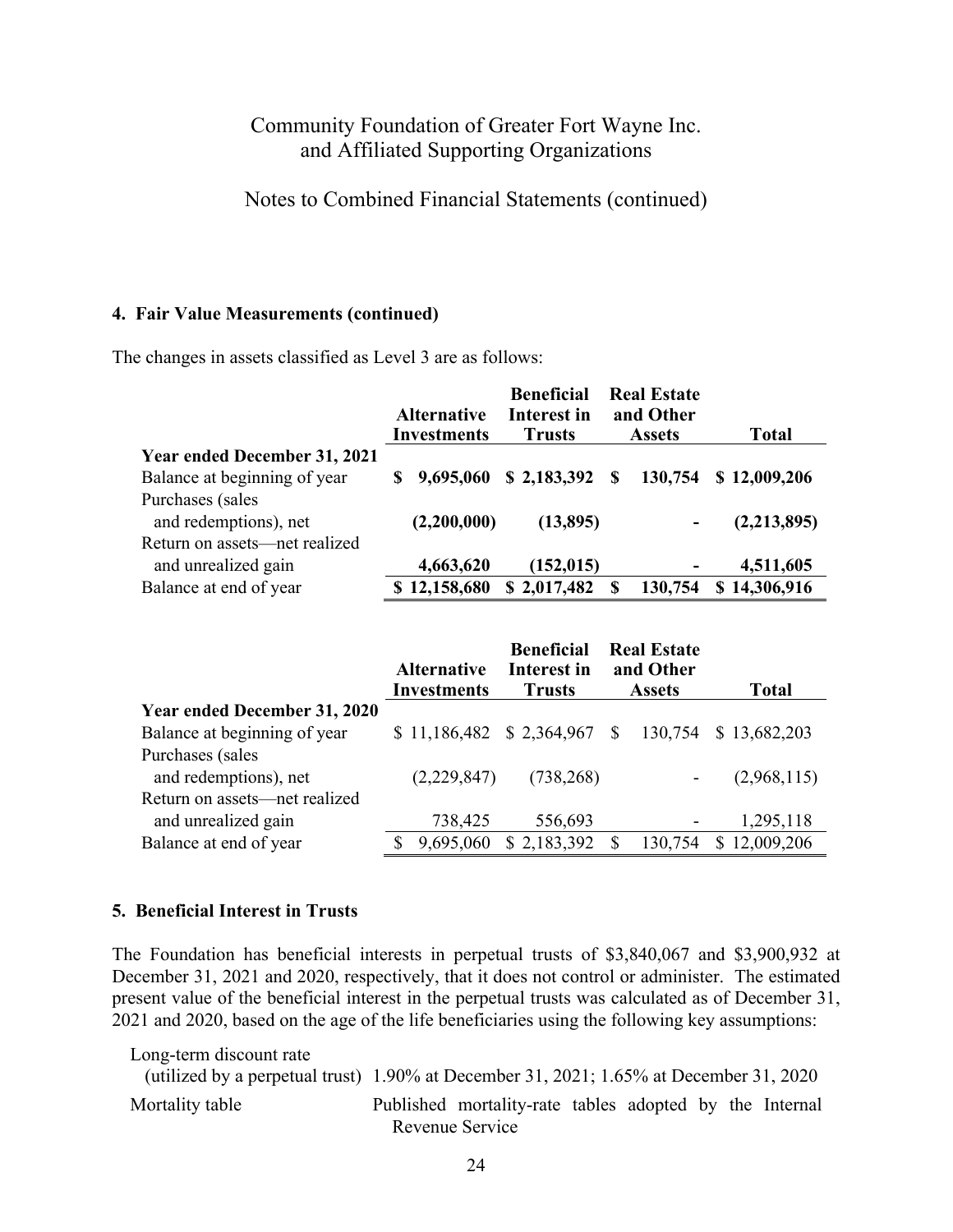Notes to Combined Financial Statements (continued)

### **5. Beneficial Interest in Trusts (continued)**

The Foundation's restricted net assets consist of the aforementioned beneficial interest in perpetual trusts.

#### **6. Program Related Investments, Net**

Program related investments are programmatic loans and accrued interest receivable due the Foundation and consist of the following:

|                                                              | December 31 |                          |  |             |
|--------------------------------------------------------------|-------------|--------------------------|--|-------------|
|                                                              |             | 2021                     |  | 2020        |
| Programmatic loans receivable from Allen County –            |             |                          |  |             |
| Fort Wayne Development Trust, Inc. pursuant to the:          |             |                          |  |             |
| Development of West Columbia Street, 2.5% interest,          |             |                          |  |             |
| payments due quarterly with the remaining principal          |             |                          |  |             |
| and accrued interest due on May 11, 2033.                    |             | $$1,070,004 \$1,153,048$ |  |             |
| Development of West Columbia Street, repaid in full in 2021. |             |                          |  | 1,170,000   |
| Accrued interest receivable                                  |             | 45,353                   |  | 43,801      |
|                                                              |             | 1,115,357                |  | 2,366,849   |
| Less present value discount                                  |             | 286,098                  |  | 311,342     |
| Total program related investments, net                       | S           | 829,259                  |  | \$2,055,507 |

On May 10, 2018, the Foundation and Borrower entered into a Promissory Note Agreement (Note) for the development of West Columbia Street (The Landing Project). The Note bears interest at 2.5 percent with no amounts payable for a period of two years and is secured by certain collateral. On June 15, 2020, all accrued but unpaid interest was added to the outstanding principal balance of the Foundation loan and became a part of the principal due under this Note. Principal and interest payments of \$23,557 became payable quarterly on the fifteenth day of each March, June, September, and December. If not earlier paid, the principal of, and all accrued and unpaid interest on, the Note shall be payable in full on May 11, 2033.

During the period beginning on the eighty-fourth month through the ninetieth month after the closing date, the Foundation shall have the absolute right, but not the obligation, by written notice to Borrower to require Borrower to pay within 180 days the then outstanding principal balance of this Note, together with all accrued and unpaid interest.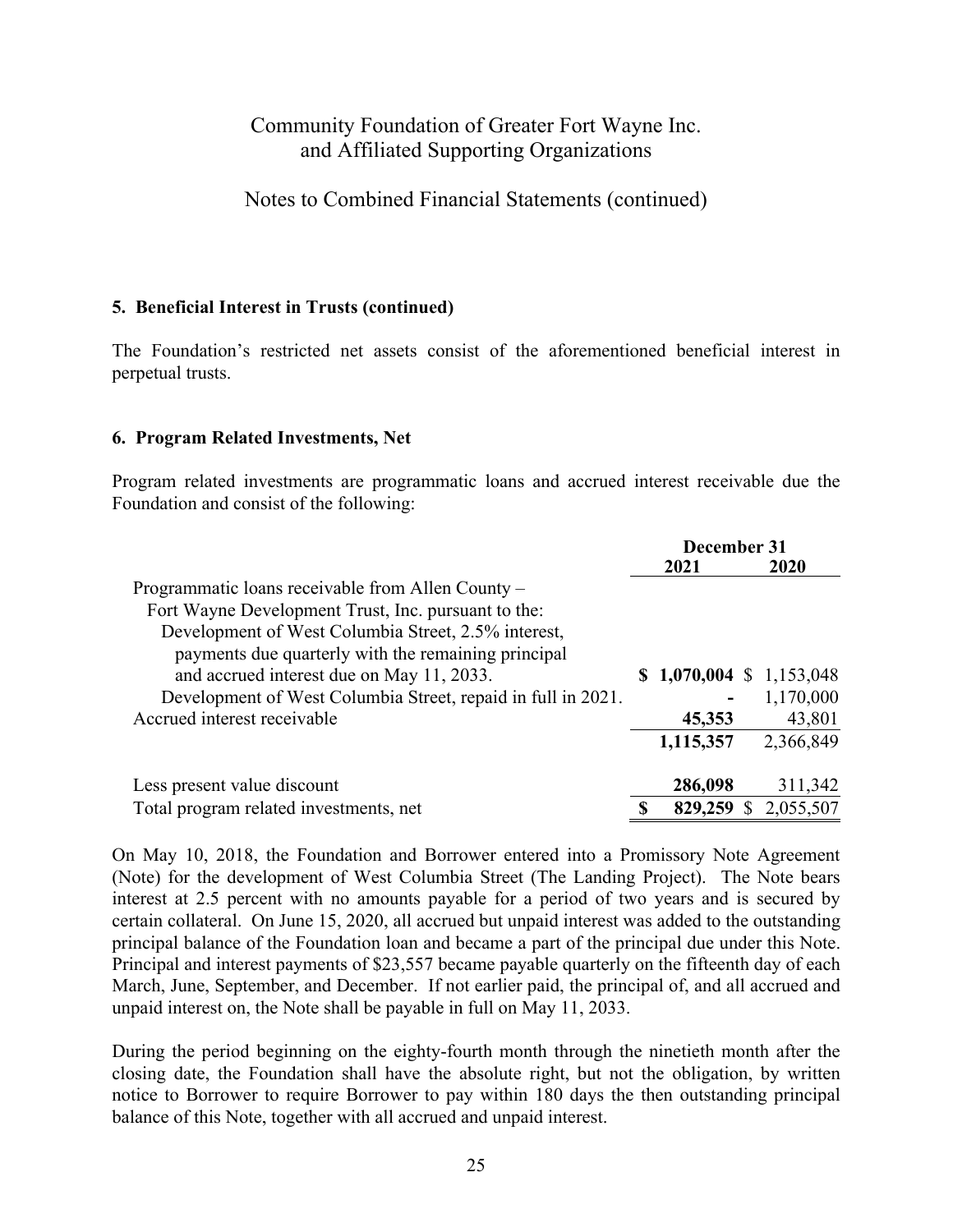Notes to Combined Financial Statements (continued)

#### **6. Program Related Investments, Net (continued)**

On June 26, 2020, the Foundation and Borrower entered into a second Promissory Note Agreement for \$1,170,000. The note bore interest at 2.5 percent and was paid in full in 2021.

The note receivable is recorded at cost less the unamortized present value discount, which approximates fair value.

#### **7. Grants and Scholarships Payable**

The following summarizes the changes in grants and scholarships payable:

|                                                      | <b>Year ended December 31</b> |            |  |           |  |
|------------------------------------------------------|-------------------------------|------------|--|-----------|--|
|                                                      |                               | 2021       |  | 2020      |  |
| Grants and scholarships payable at beginning of year |                               | 581,022 \$ |  | 608,750   |  |
| Unconditional grants and scholarships expensed       |                               | 9,029,043  |  | 9,228,823 |  |
| Less payments made                                   |                               | 9,070,293  |  | 9,256,551 |  |
| Grants and scholarships payable at end of year       |                               | 539,772 \$ |  | 581,022   |  |

Grants and scholarships payable at December 31, 2021 are scheduled to be disbursed as follows:

| 2022 | <b>S</b> | 302,800 |
|------|----------|---------|
| 2023 |          | 161,045 |
| 2024 |          | 75,927  |
|      | \$       | 539,772 |

#### **8. Charitable Gift Annuities Payable**

The Foundation has entered into various charitable gift annuities in which the donor contributes assets to the Foundation in exchange for the right to receive a fixed dollar annual return during their lifetime and/or, for joint annuitants, the lifetime of the donor's spouse, whichever is longer. The fair value of the assets contributed over the present value of the liability for future payments has been recognized as a contribution at the date of the gift. The contributed assets are comprised of various equity and fixed income investments, which are included in the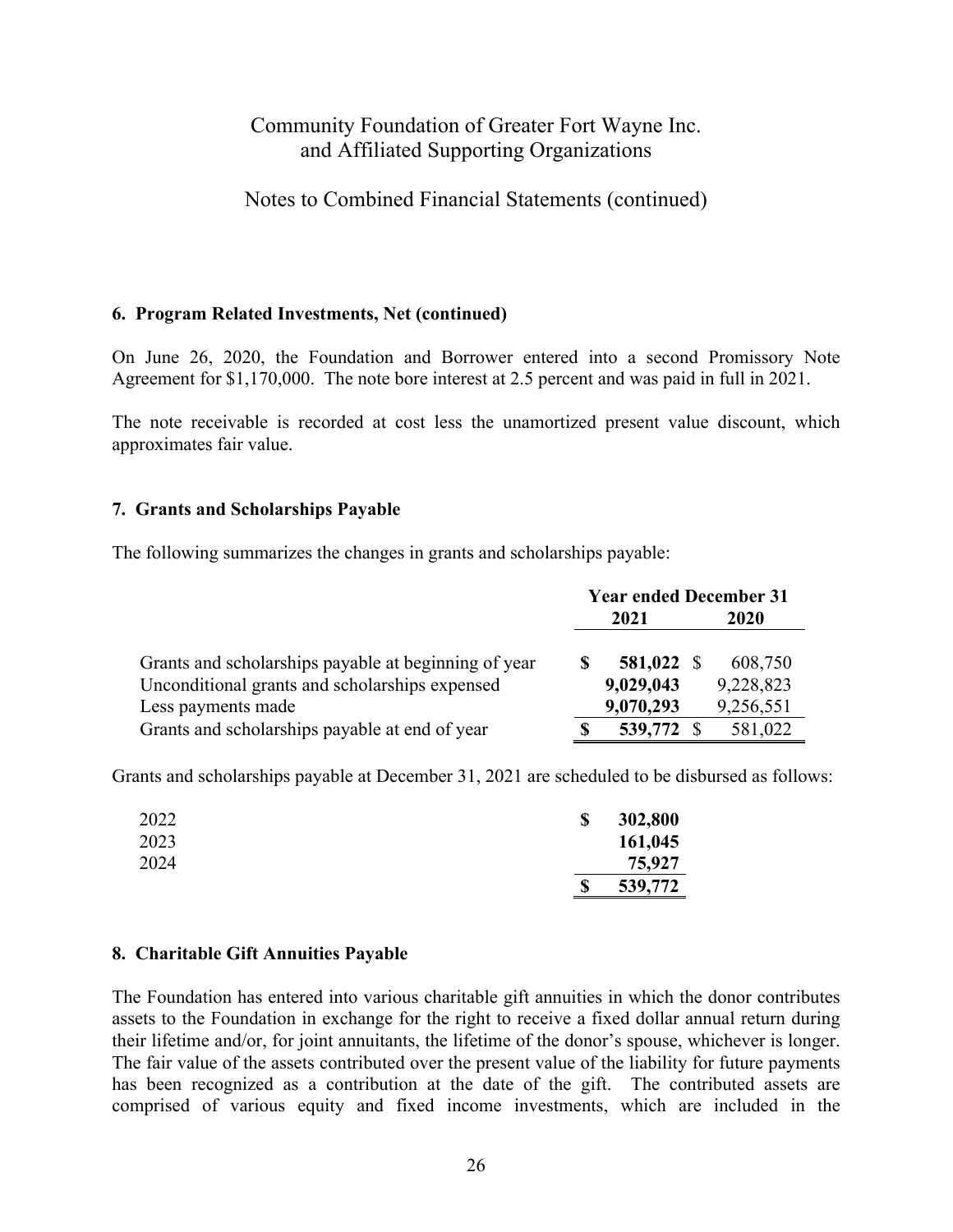Notes to Combined Financial Statements (continued)

### **8. Charitable Gift Annuities Payable (continued)**

Foundation's investments. The fair value of these investments and corresponding liabilities (including payments currently due and the present value of the estimated future actuarial liability to annuitants) of the charitable gift annuities are as follows:

|                                                                                 | December 31 |                          |  |                    |
|---------------------------------------------------------------------------------|-------------|--------------------------|--|--------------------|
|                                                                                 |             | 2021                     |  | 2020               |
| Investments                                                                     |             | $$1,743,710 \$1,610,107$ |  |                    |
| Current portion of annuities payable<br>Annuities payable, less current portion | \$          | $105,006$ \$<br>681,413  |  | 108,286<br>727,196 |
|                                                                                 |             | 786,419                  |  | 835,482            |

The liability for the charitable gift annuities was calculated as of December 31, 2021 and 2020, based on the age of the donor(s) using the following key assumptions:

| Range of annuity rates  | $4.8\% - 8.2\%$                                |
|-------------------------|------------------------------------------------|
| Range of discount rates | $1.2\% - 6.2\%$                                |
| Mortality tables        | Published mortality-rate tables adopted by the |
|                         | Internal Revenue Service                       |

#### **9. Employee Retirement Plan**

The Foundation sponsors a Simple IRA Plan (Plan). All employees are eligible to participate in the Plan, which allows the maximum employee contribution permitted under the Internal Revenue Code. The Foundation is required to match 100 percent of employee contributions up to 3 percent of the employee's salary. Expense for the Plan was \$25,225 in 2021 and \$24,809 in 2020.

#### **10. Endowment**

The Foundation's endowment consists of approximately 253 individual funds established for a variety of purposes including funds designated by the Board of Directors to function as endowments subject to the Foundation's investment and spending policies. Net assets associated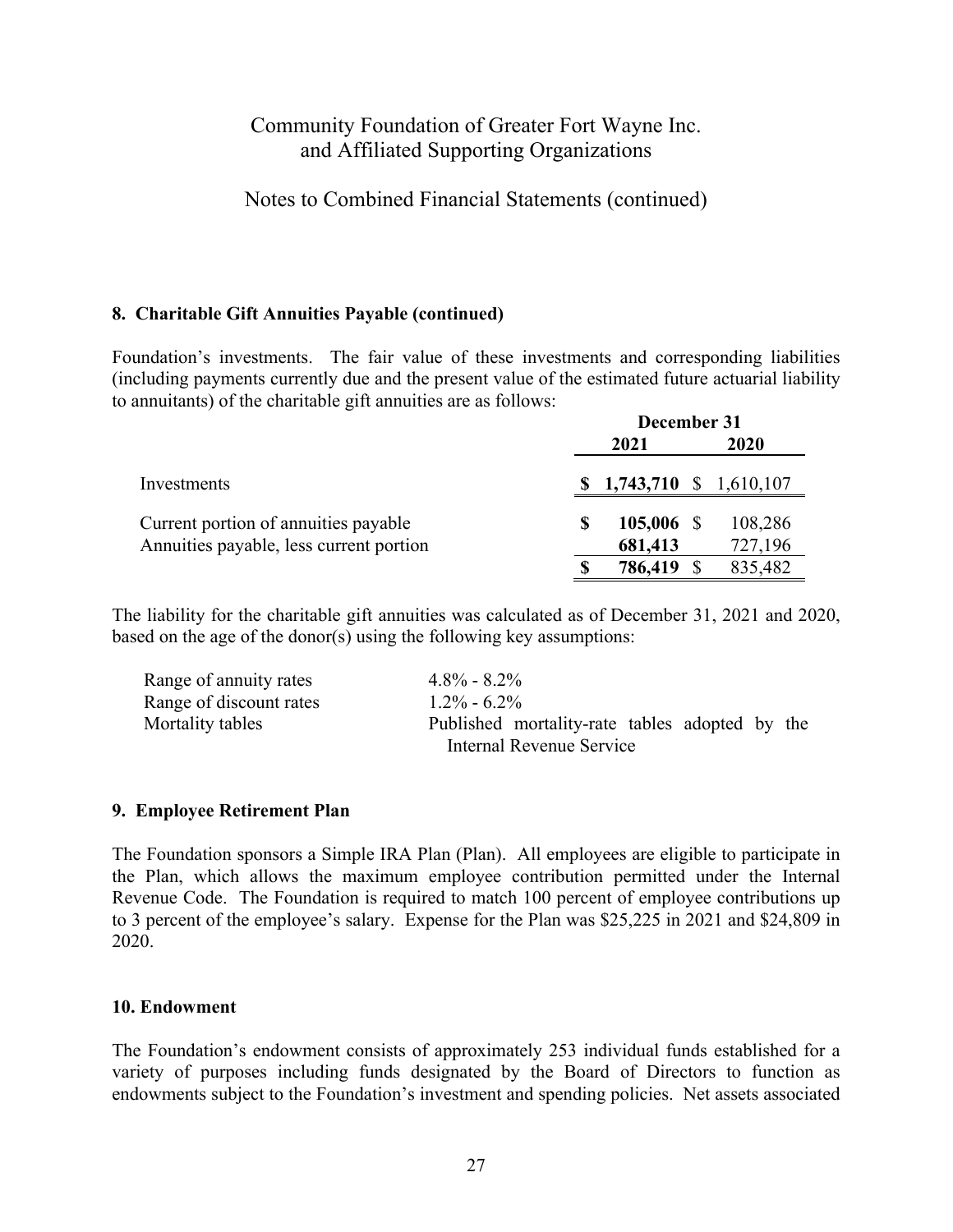### Notes to Combined Financial Statements (continued)

#### **10. Endowment (continued)**

with endowment funds, including funds designated by the Board of Directors to function as endowments, are classified and reported based on the existence or absence of donor-proposed restrictions.

The Board of Directors of the Foundation has interpreted the UPMIFA as requiring the preservation of the fair value of the original gift as of the date of the donor-restricted endowment funds, unless there are explicit donor stipulations to the contrary. At December 31, 2021 and 2020, there were nominal number of funds and amounts with such donor stipulations. As a result of this interpretation, the Foundation retains in perpetuity (a) the original value of initial and subsequent gift amounts (including promises to give net of discount and allowance for doubtful accounts) donated to the endowment and (b) any accumulations to the endowment made in accordance with the direction of the applicable donor gift instrument at the time of accumulation is added. Donor-restricted amounts not retained in perpetuity are subject to appropriation for expenditure by us in a manner consistent with the standard of prudence prescribed by UPMIFA. The Foundation considers the following factors in making a determination to appropriate or accumulate donor-restricted endowment funds:

- The duration and preservation of the funds.
- The purposes of the Foundation, including balancing the Foundation's short-term and long-term needs for grant making dollars.
- General economic conditions.
- The possible effect of inflation and deflation.
- The expected total return from income and the appreciation of investments.
- Other resources of the Foundation.
- The investment policies of the Foundation.

|                                                        | Without<br>Donor<br><b>Restriction</b> | With<br>Donor<br><b>Restriction</b> | <b>Total</b>  |
|--------------------------------------------------------|----------------------------------------|-------------------------------------|---------------|
| December 31, 2021:<br>Board-designated endowment funds | \$128,971,431                          | 3,840,067<br>S                      | \$132,811,498 |
| December 31, 2020:<br>Board-designated endowment funds | \$104,864,347                          | 3,900,832<br>$\mathbb{S}^-$         | \$108,765,179 |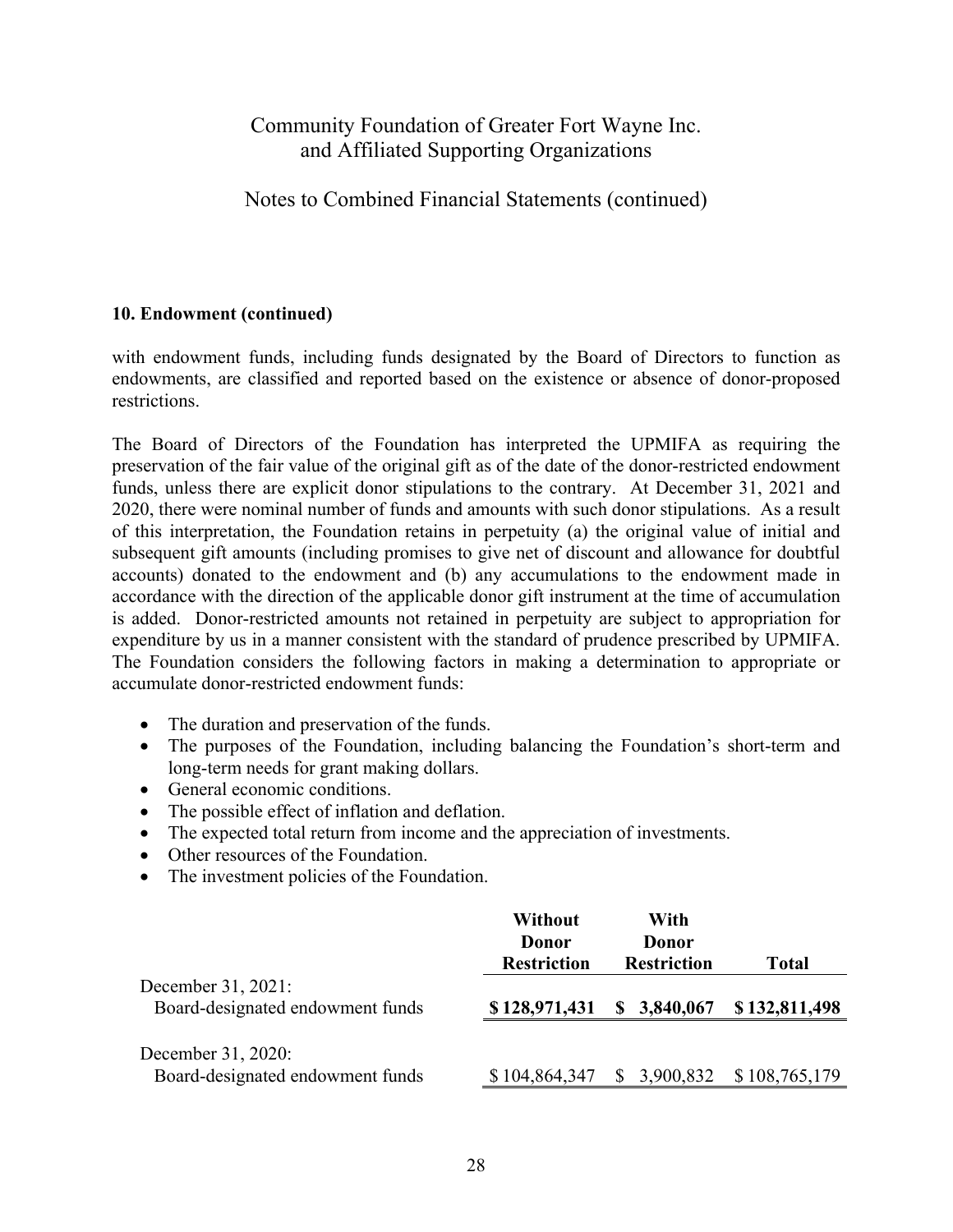### Notes to Combined Financial Statements (continued)

#### **10. Endowment (continued)**

Changes in endowment net assets are as follows:

|                                           | Without<br>Donor   |     | With<br>Donor            |               |
|-------------------------------------------|--------------------|-----|--------------------------|---------------|
|                                           | <b>Restriction</b> |     | <b>Restriction</b>       | <b>Total</b>  |
| Year ended December 31, 2021:             |                    |     |                          |               |
| Endowment net assets at beginning of year | \$104,864,347      | SS. | 3,900,832                | \$108,765,179 |
| Net investment return                     | 22,463,929         |     |                          | 22,463,929    |
| Contributions                             | 7,412,102          |     | $\overline{\phantom{0}}$ | 7,412,102     |
| Other changes—distribution from           |                    |     |                          |               |
| board-designed endowment                  |                    |     |                          |               |
| pursuant to distribution policy           | (5,768,947)        |     | (60, 765)                | (5,829,712)   |
| Endowment net assets at end of year       | \$128,971,431      |     | 3,840,067                | \$132,811,498 |

|                                           | Without<br>Donor<br><b>Restriction</b> |               | With<br>Donor<br><b>Restriction</b> |             | Total         |
|-------------------------------------------|----------------------------------------|---------------|-------------------------------------|-------------|---------------|
| Year ended December 31, 2020:             |                                        |               |                                     |             |               |
| Endowment net assets at beginning of year |                                        | 99,018,133    |                                     | \$3,242,448 | \$102,260,581 |
| Net investment return                     |                                        | 9,742,246     |                                     |             | 9,742,246     |
| Contributions                             |                                        | 2,126,042     |                                     |             | 2,126,042     |
| Other changes—distribution from           |                                        |               |                                     |             |               |
| board-designed endowment                  |                                        |               |                                     |             |               |
| pursuant to distribution policy           |                                        | (6,022,074)   |                                     | 658,384     | (5,363,690)   |
| Endowment net assets at end of year       |                                        | \$104,864,347 |                                     | 3,900,832   | \$108,765,179 |

From time to time, certain donor-restricted endowment funds may have fair values less than the amount required to be maintained by donors or by law (underwater endowments). The Foundation has interpreted UPMIFA to permit spending from underwater endowments in accordance with prudent measures required under law. At December 31, 2021 and 2020, there were no deficiencies in endowment funds with donor restriction.

The Foundation has adopted investment and spending policies for the endowment that attempt to provide predictable stream of funding for operations while seeking to maintain the purchasing power of the endowment assets. Over time, long-term rates of return should be equal to an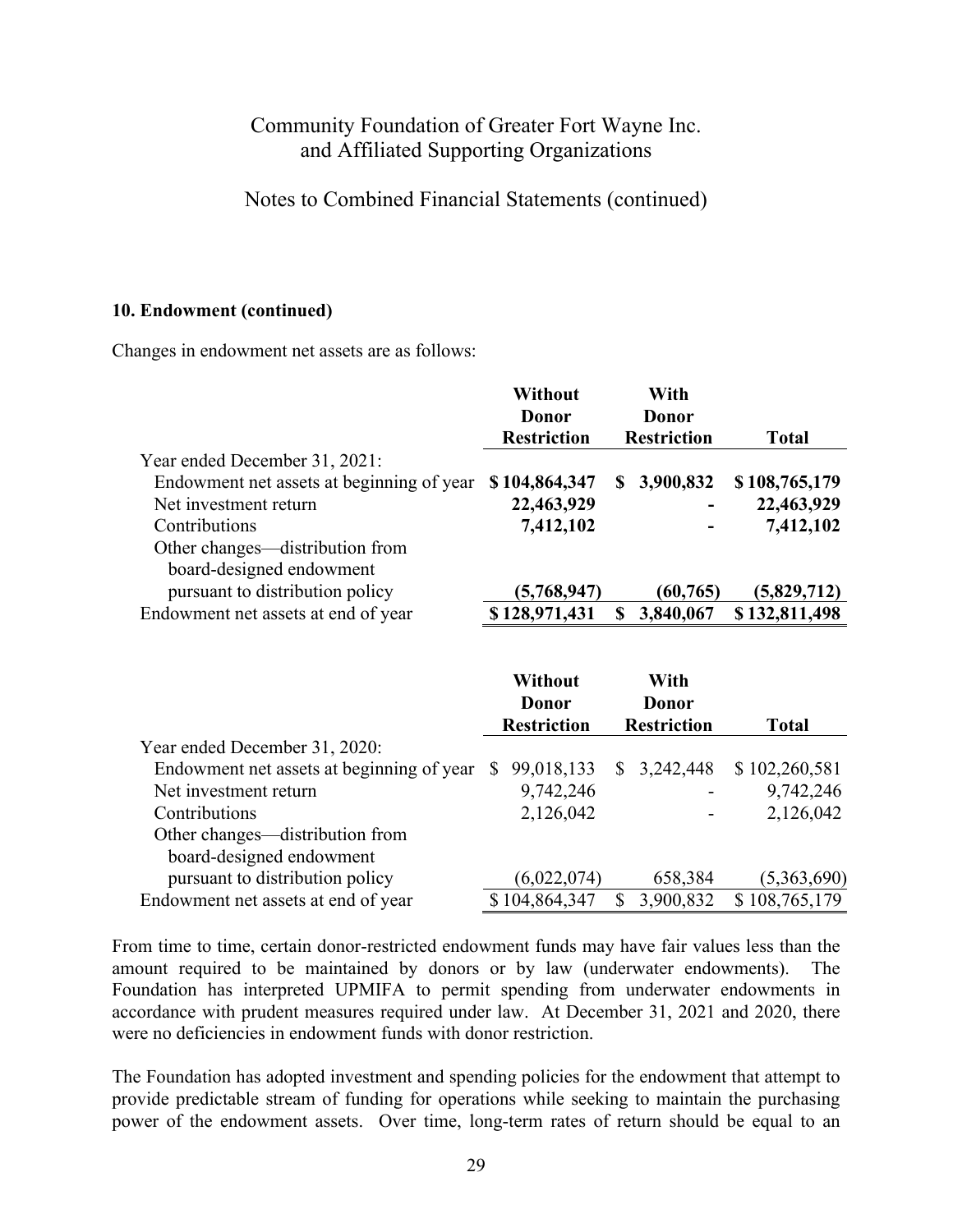Notes to Combined Financial Statements (continued)

### **10. Endowment (continued)**

amount sufficient to maintain the purchasing power of the endowment assets, to provide the necessary capital to fund the spending policy, and to cover the costs of managing the endowment investments. The target minimum rate of return is the net of the fee time-weighted return less the Consumer Price Index equaling the spending rate plus average administrative fee. Actual returns in any given year may vary from this amount. To satisfy this long-term rate-of-return objective, the investment portfolio is structured on a total-return approach through which investment returns are achieved through both capital appreciation (realized and unrealized) and current yield (interest and dividends). A significant portion of the funds are invested to seek growth of principal over time.

The Foundation uses an endowment spending-rate formula to determine the maximum amount to spend from the endowment each year. The recommended spending percentage rate is recommended by the Investment Committee to the Board of Directors annually and is effective January 1 of each year. The Foundation's spending percentage rate was 4.5 percent in 2021 and 2020. Each fund's available to spend balance is calculated annually at December 31 using a rolling average fund balance for each quarter of existence, not to exceed 20 quarters. The amount calculated shall be available for grant distributions on February 1 of each year. In establishing this policy, the Foundation considered the long-term expected return on the endowment and set the rate with the objective of maintaining the purchasing power of the endowment over time.

### **11. Net Assets with Donor Restrictions**

Net assets with donor restrictions that are not subject to spending policy or appropriation consist of the aforementioned beneficial interest in perpetual trusts amounted to \$3,840,067 and \$3,900,832 at December 31, 2021 and 2020, respectively.

### **12. Related Party Transactions**

Certain members of the Board of Directors are employed by, or affiliated with, organizations that provide financial, computer, and other services to the Foundation. The fees paid for these services were based on customary and reasonable rates for such services.